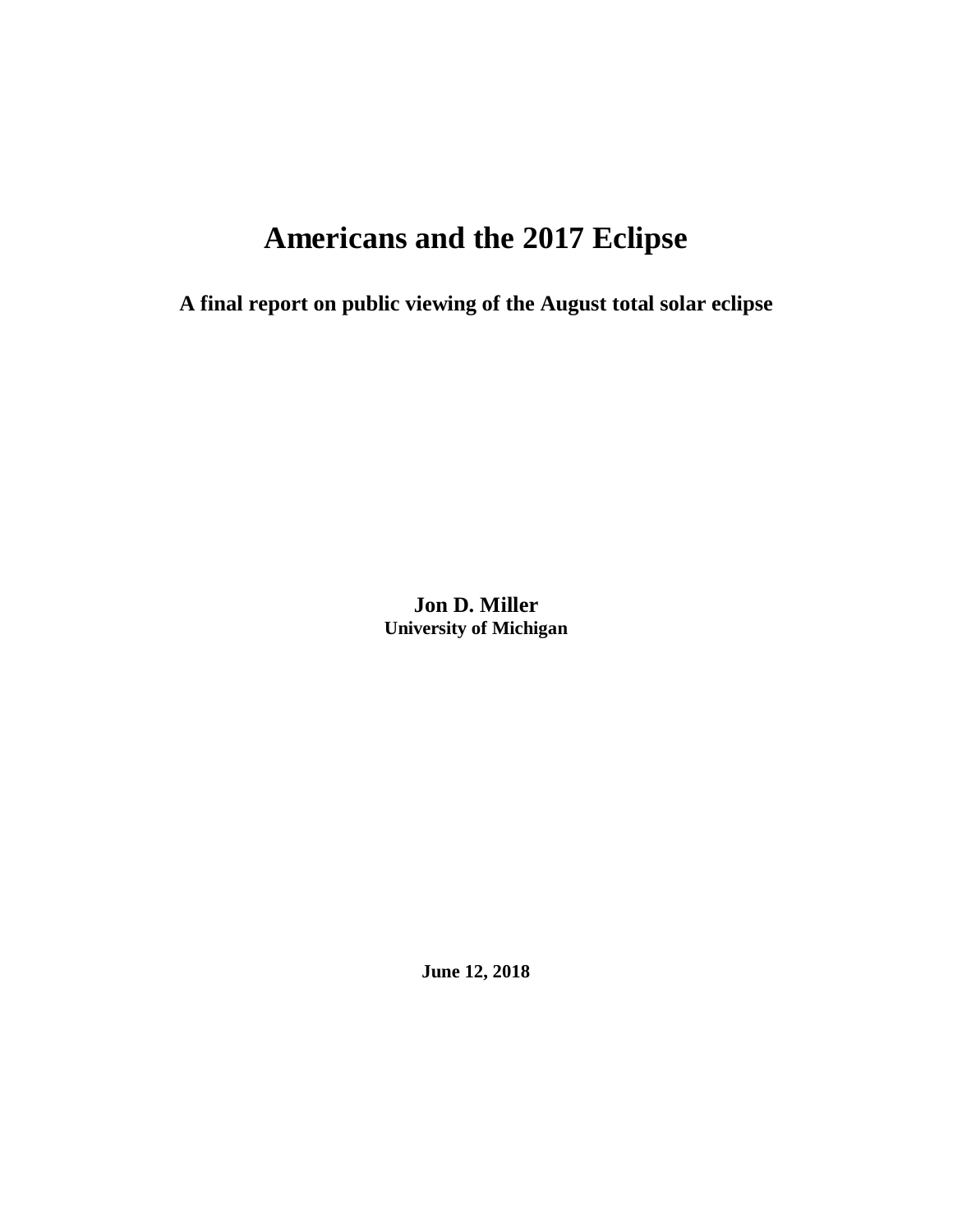## **Americans and the 2017 Eclipse:**

## **A final report on public viewing of the August total solar eclipse**

On August 21, 2017, a total solar eclipse crossed the United States from the west coast to the east coast, providing millions of Americans with the first opportunity to see a total solar eclipse in their life time. This experience represents an important stimulus to interest in our solar system and in cosmology broadly. It is important to understand how many American adults viewed the eclipse – in totality or partially – and what impact this experience has had on them.

As a part of an ongoing national study of the development of scientific literacy at the University of Michigan, NASA asked Jon Miller and his team to assess the impact of the August total solar eclipse in terms of the number of adults<sup>1</sup> who viewed the event directly or on some form of electronic media and to estimate the impact of that experience on subsequent interest in and understanding of the solar system and related cosmology.

The University of Michigan/NASA cooperative study<sup>2</sup> of the development of civic scientific literacy is a three-wave study. In February and March of 2017 a national probability sample of 2,915 adults was selected<sup>3</sup> and asked a set of baseline questions designed to estimate their level of civic scientific literacy and their interest in and engagement with science and space-related matters. To assess the preparation for and viewing of the total solar eclipse on August 21, the same sample of adults were asked to complete a short questionnaire – online or by phone – describing their actual viewing experience and their activities in the months prior to the eclipse.

A third survey was conducted with the same individuals in October, November, and early December of 2017 to measure the science and eclipse-related activities that eclipse viewers engaged in during the months following the eclipse. The full impact of engagement in an event like the total solar eclipse is a combination of (1) the actual viewing experience, the preparation for eclipse viewing, and short-term discussion and engagement activities directly related to the viewing experience, and (2) subsequent science information seeking activities and the increased learning that comes from additional information

 $\overline{a}$ 

<sup>&</sup>lt;sup>1</sup> The Michigan Scientific Literacy Study is designed to study the levels of scientific literacy in the adult population of the United States and is consistent with other Federal studies of adult science understanding, such as the National Science Board's Science and Engineering Indicators series. Other studies, such as the Longitudinal Study of American Life (sponsored by the National Science Foundation and the National Institutes of Health, have focused on the development of scientific literacy in pre-adults.

<sup>&</sup>lt;sup>2</sup> The 2017 Michigan Scientific Literacy Study is supported by a collaborative agreement between the University of Michigan and the National Aeronautics and Space Administration (award NNX16AC66A). The author gratefully acknowledges this support, but any errors or omissions are the responsibility of the author and not of NASA or any of its staff or officers.

<sup>&</sup>lt;sup>3</sup> The data collection for the Michigan Study is conducted by AmeriSpeak, an address-based national probability sample of U.S. households operated by the National Opinion Research Center at the University of Chicago. AmeriSpeak uses a combination of online questionnaires and telephone surveys, reflecting the preference of each respondent. A complete description of the AmeriSpeak Panel and its sample can be found at: [http://d3qi0qp55mx5f5.cloudfront.net/amerispeak/i/research/AmeriSpeak\\_Technical\\_Overview\\_2017\\_05\\_09.pdf?](http://d3qi0qp55mx5f5.cloudfront.net/amerispeak/i/research/AmeriSpeak_Technical_Overview_2017_05_09.pdf?mtime=1494625611)

[mtime=1494625611.](http://d3qi0qp55mx5f5.cloudfront.net/amerispeak/i/research/AmeriSpeak_Technical_Overview_2017_05_09.pdf?mtime=1494625611)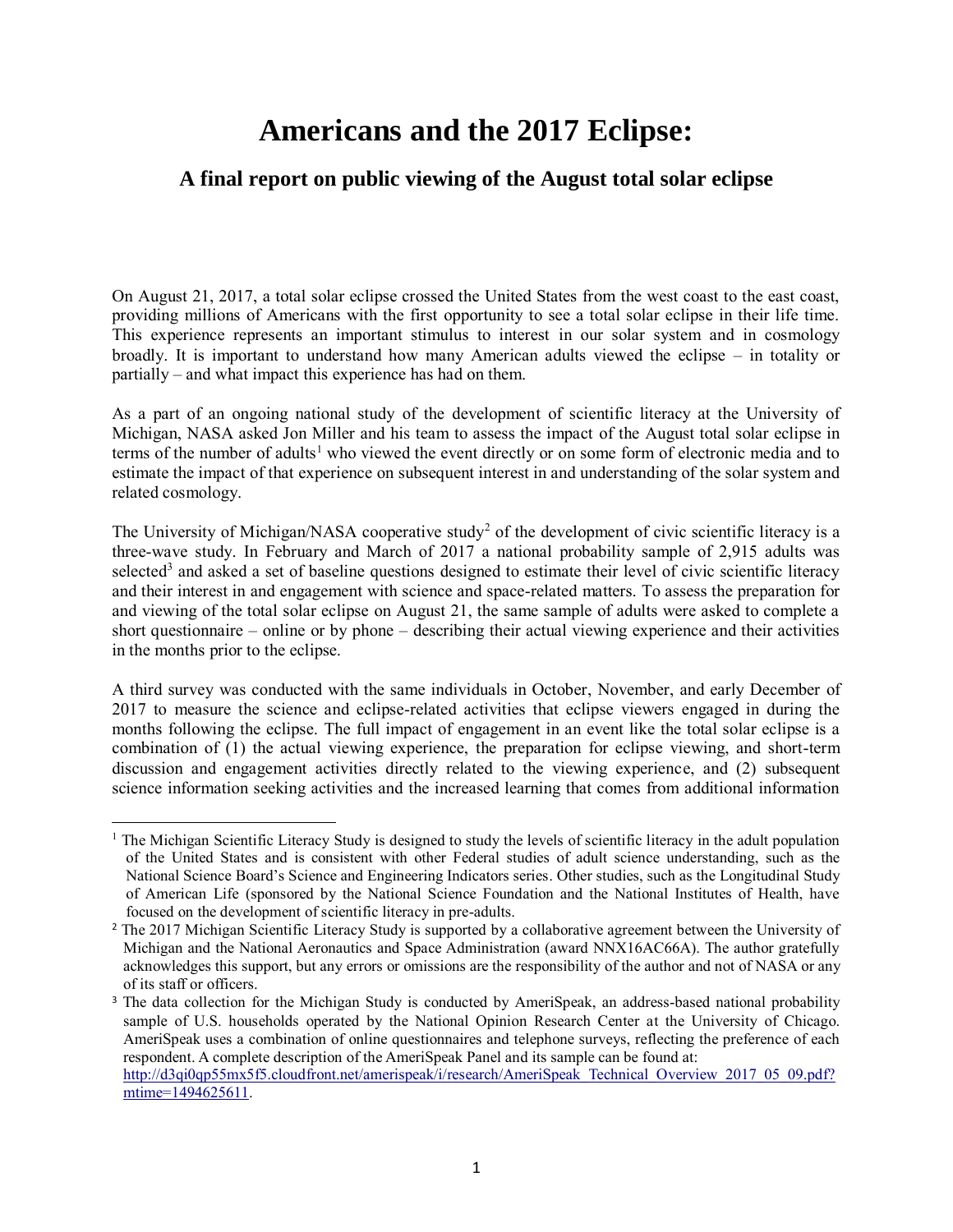acquisition and discussion with friends, family, and colleagues. This report will analyze and discuss the results from all three surveys and provide an overview of the impact of the 2017 total solar eclipse on the interest, awareness, and understanding of American adults about our solar system and space science.

### **THE AUGUST VIEWING EXPERIENCE**

To obtain an accurate estimate of the viewership of the total solar eclipse, all of the adults that were surveyed in February and March were asked to complete a short follow-up survey about their experiences on August  $21^{st}$ . The online survey and telephone interviewing began on the evening of August  $21^{st}$  hours after the eclipse and continued through the end of Labor Day. This short window was used to assure more accurate recall by respondents. Of the original 2,925 baseline respondents, a total of 2,175 participants were reached and persuaded to participate in the immediate follow up – a response rate of  $74\%$  of the baseline sample. An October-November follow-up survey was designed to assess the post-eclipse information acquisition activities of American adults, but also located and surveyed some additional respondents who were unavailable in August, increasing the total sample for this analysis to 2,212 (76% of the original February sample).

A total of 154 million American adults<sup>4</sup> – 63% of all adults age 18 or older – viewed the eclipse directly (see Table 1). An additional 62 million adults who did not see the eclipse directly viewed the eclipse electronically on a television, computer, tablet, or smart phone screen. Twelve percent of American adults – about 29 million – reported that they did not see the eclipse in person or electronically. A total of 216 million American adults viewed the eclipse directly or electronically, or 88% of American adults.

|                                                                   | <b>Percent</b> | Number <sup>*</sup> |       |
|-------------------------------------------------------------------|----------------|---------------------|-------|
| Did not view the eclipse directly or electronically               | 119            | 29,130,000          | 263   |
| Viewed the eclipse electronically, not directly                   | 25.3           | 62,022,000          | 560   |
| Viewed the eclipse directly in home town                          | 54.4           | 133,083,000         | 1,203 |
| Traveled to another city to view the eclipse                      | 8.4            | 20,570,000          | 186   |
| <b>Total</b>                                                      | 100.0          | 244,807,000         | 2,212 |
| * Population estimates are rounded to the nearest whole thousand. |                |                     |       |

**Table 1: Viewing of the total solar eclipse, 2017.**

 $\overline{\phantom{0}}$ 

Although the total level of viewing directly and electronically is very high, it is important to ask whether some groups were significantly more likely to experience the eclipse than others. An analysis of some of the major demographic groups shows that there is no difference in the frequency of eclipse viewing by men and by women, but there are small, but statistically significant, differences by age and education (see Table 2).

<sup>&</sup>lt;sup>4</sup> The number of adults is estimated from the populations defined for the original sample and population estimates from the Bureau of the Census. The estimations were constructed by the staff of the National Opinion Research Center at the University of Chicago and reflect the resident, non-institutional population of the United States during the months in which the surveys were conducted.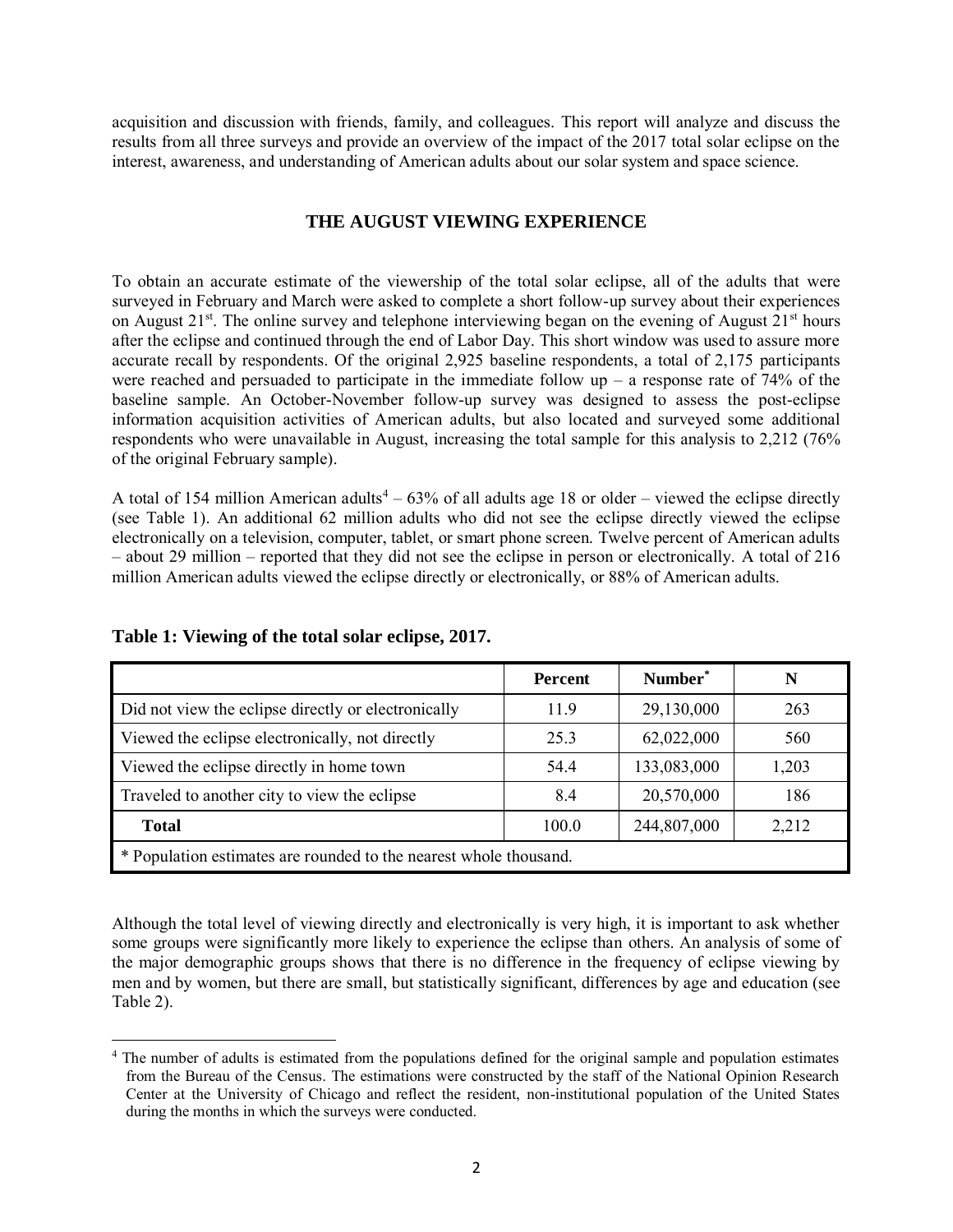Younger adults were slightly more likely to view the 2017 total solar eclipse directly than were older adults and older adults were more likely to watch the event electronically than were young adults. When direct viewing and electronic viewing are combined, young adults were slightly more like to have seen the eclipse than older adults. The gamma<sup>5</sup> for this relationship is  $-0.18$ .

American adults with higher levels of formal education were more likely to have viewed the eclipse directly than were adults with less formal education. The differences were moderate – 11% of college graduates did not see the eclipse at all compared to 24% of adults who did not finish high school. Less well educated adults were more likely to have viewed the eclipse electronically than better educated adults (see Table 2). It is not clear whether this differential reflects a higher level of interest by better educated adults or a lack of job and time flexibility by less-well-educated adults. The gamma for this relationship is 0.21.

|                              | Did not view | <b>Viewed</b><br>electronically<br>only | <b>Viewed</b><br>in-person in<br>home area | <b>Traveled to</b><br>view in<br>another area | $\mathbf N$ |
|------------------------------|--------------|-----------------------------------------|--------------------------------------------|-----------------------------------------------|-------------|
| All U.S. Adults              | 12%          | 25%                                     | 55%                                        | 8%                                            | 2,212       |
| <b>Gender</b>                |              |                                         |                                            |                                               |             |
| Female                       | 11           | 27                                      | 54                                         | 8                                             | 1,141       |
| Male                         | 13           | 24                                      | 54                                         | 9                                             | 1,070       |
| Age                          |              |                                         |                                            |                                               |             |
| 18 to 29 years               | 10           | 21                                      | 59                                         | 10                                            | 472         |
| 30 to 39 years               | 11           | 18                                      | 64                                         | 7                                             | 377         |
| 40 to 49 years               | 7            | 21                                      | 58                                         | 14                                            | 364         |
| 50 to 59 years               | 16           | 27                                      | 50                                         | $\overline{7}$                                | 395         |
| 60 to 69 years               | 13           | 32                                      | 49                                         | 6                                             | 362         |
| 70 or more years             | 17           | 39                                      | 40                                         | $\overline{4}$                                | 243         |
| <b>Education</b>             |              |                                         |                                            |                                               |             |
| Less than high school        | 24           | 28                                      | 36                                         | 12                                            | 152         |
| High school graduate/GED     | 11           | 30                                      | 53                                         | 6                                             | 1,104       |
| Associate degree             | 10           | 25                                      | 60                                         | 5                                             | 187         |
| Baccalaureate                | 10           | 19                                      | 57                                         | 14                                            | 453         |
| Graduate/professional degree | 11           | 15                                      | 63                                         | 11                                            | 308         |

|  |  | Table 2: Frequency of eclipse viewing, by selected demographic groups, 2017. |  |
|--|--|------------------------------------------------------------------------------|--|
|  |  |                                                                              |  |

l

 $5$  Gamma is an ordinal proportional reduction of error statistic and can be interpreted the same as a Pearson's  $r^2$ . For a discussion of gamma and other PRE statistics, see Costner (1965). It means that knowing an individual's age improves our prediction of the likelihood of eclipse viewing by 18%. The plus or minus sign tells us the direction of the relationship – in this case, it is negative because younger respondents were slightly more likely to view the eclipse than older adults.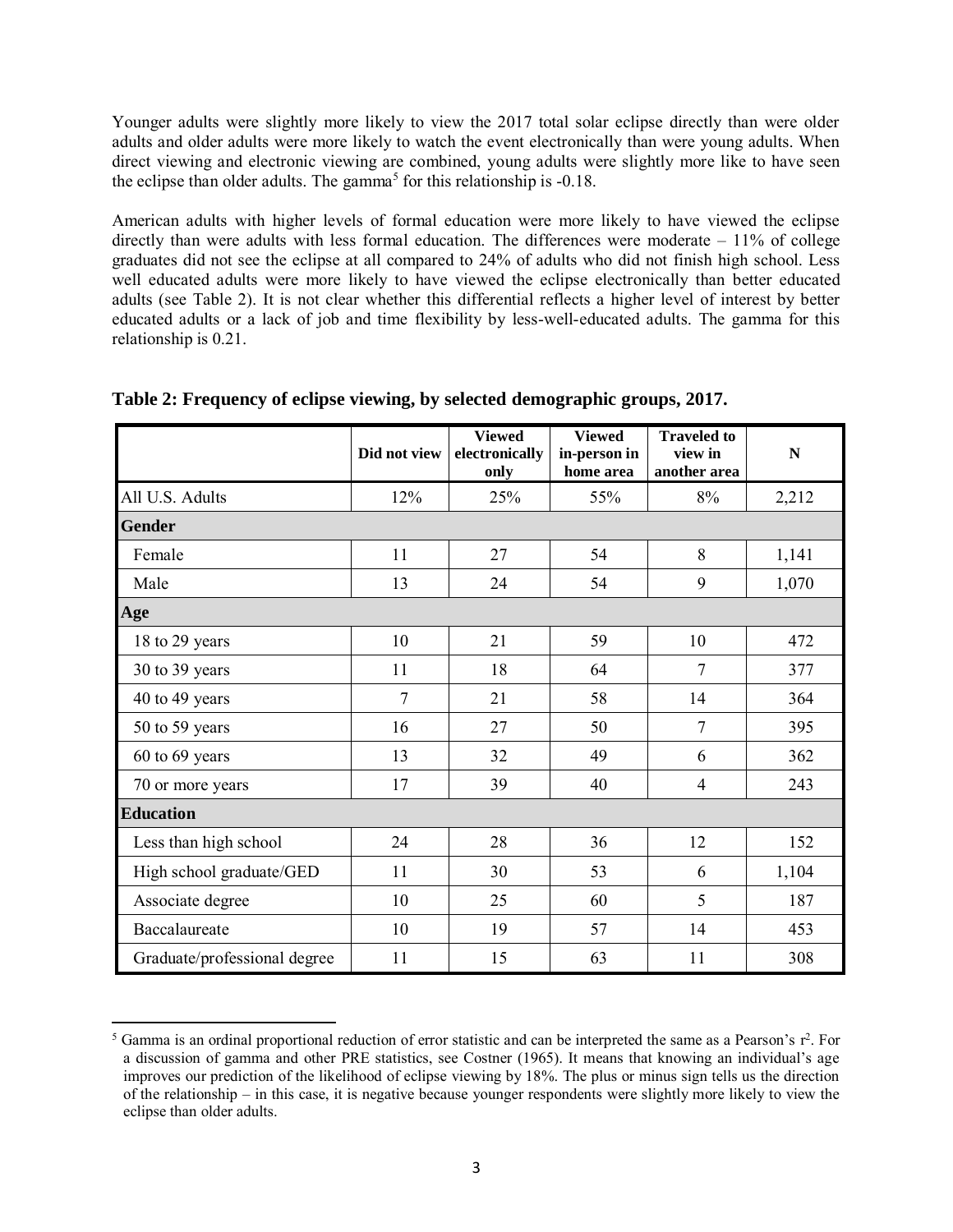The August survey immediately after the eclipse asked each respondent to indicate whether they viewed the eclipse in their home area or whether they traveled to a different location for viewing. We obtained the name of the closest city (and state) to the place of observation for those who traveled and computed the degree of obscuration<sup>6</sup> for that location. Combined with the degree of obscuration computed for each individual's home area, we estimate that  $10\%$  of all direct viewers – approximately 24 million adults – were able to experience total obscuration (see Table 3). An additional 12% of adults (29 million) experienced 95% to 99% obscuration.

We assumed that traveling to view the eclipse would be an intentional act designed to improve the degree of obscuration, and there is some evidence for this assumption. Of the American adults who viewed the eclipse at a location other than their home area, 31% experienced total obscuration (see Table 3). But, 3% of American adults who viewed the total solar eclipse directly traveled to a location with a lower obscuration than their home area. On reflection, we conclude that some individuals had to be away from their home area on August 21 for reasons unrelated to the eclipse (business, family matters, and similar factors) and this may have resulted in viewing the eclipse at a place with a lower level of obscuration.

|                           |           | Degree of obscuration at place respondent viewed eclipse |        |          |          |      |       |  |  |
|---------------------------|-----------|----------------------------------------------------------|--------|----------|----------|------|-------|--|--|
|                           | 25 to 69% | 70-79%                                                   | 80-89% | $90-94%$ | $95-99%$ | 100% | N     |  |  |
| <b>All Direct Viewers</b> | 16%       | 21%                                                      | 26%    | 15%      | 12%      | 10%  | 1,348 |  |  |
| <b>Place of Viewing</b>   |           |                                                          |        |          |          |      |       |  |  |
| Viewed in home area       | 17        | 21                                                       | 26     | 16       | 13       |      | 1,175 |  |  |
| Traveled to view          | 10        | 22                                                       | 16     | 12       | 9        | 31   | 173   |  |  |

**Table 3: Degree of obscuration observed, 2017.**

## **The nature of the viewing experience**

 $\overline{a}$ 

Seventy-five percent of the 154 million America adults who viewed the solar eclipse directly watched the event with other friends, family, or co-workers (see Table 4). Adults who viewed the eclipse in their home area were slightly more likely to have viewed it alone than those who traveled to another site. A third of Americans who viewed the eclipse directly reported that they watched along with co-workers, suggesting that the mid-day viewing occurred on a break from normal work activities. Thirty percent of viewers

<sup>6</sup> Obscuration refers to the percentage of the Sun that is blocked by the Moon in a solar eclipse. The August solar eclipse is referred to as a total solar eclipse because 100% of the Sun was blocked for viewers at various locations.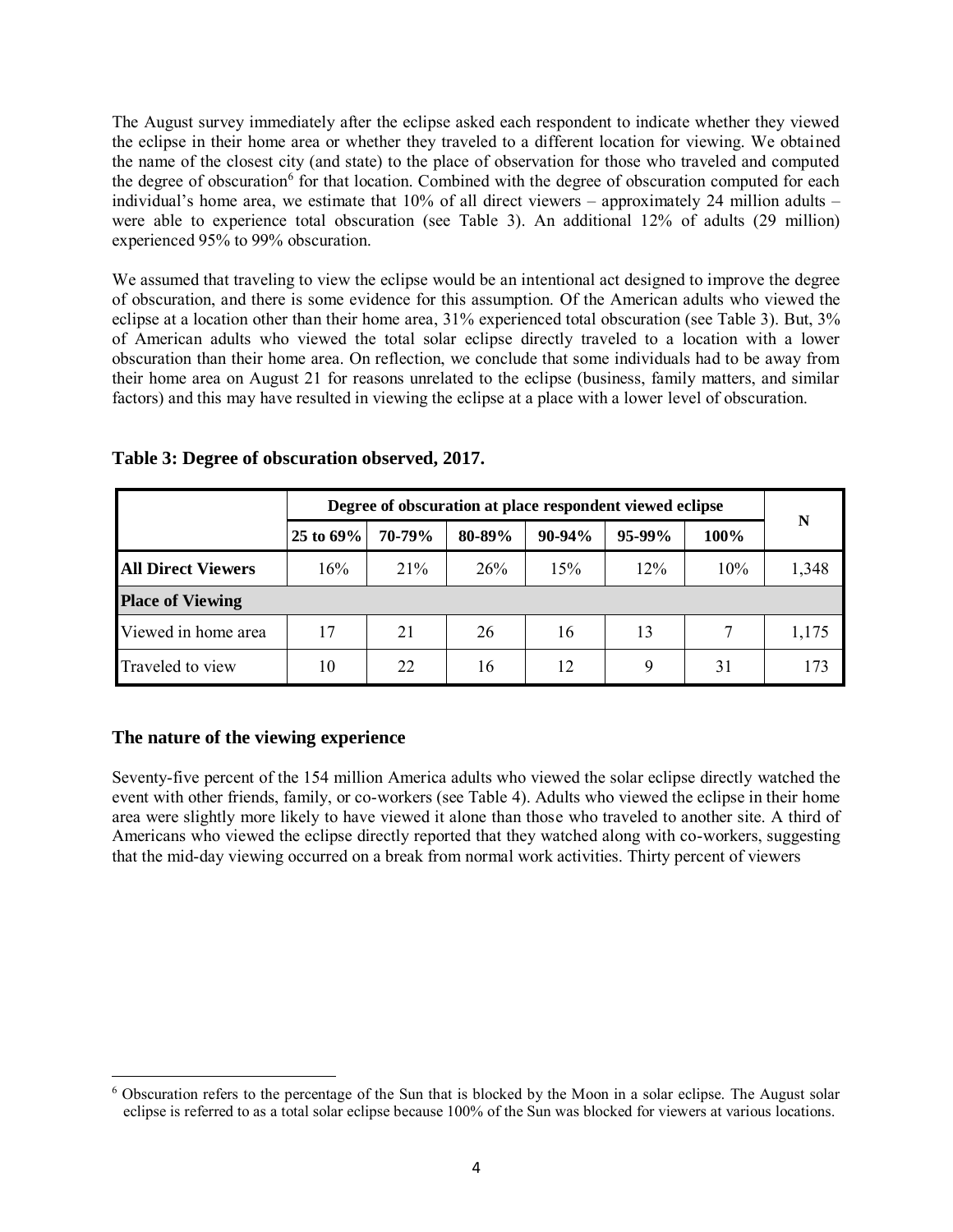|                       |                                                                                                                                                                          | Made                           | Posted on       | Viewed |                              |                                   |                     |                 |                          |       |
|-----------------------|--------------------------------------------------------------------------------------------------------------------------------------------------------------------------|--------------------------------|-----------------|--------|------------------------------|-----------------------------------|---------------------|-----------------|--------------------------|-------|
|                       | Used solar<br>glasses                                                                                                                                                    | photo or<br>video<br>recording | social<br>media | Alone  | With<br>spouse or<br>partner | With<br>children or<br>grandchild | With co-<br>workers | With<br>friends | At<br>organized<br>event | N     |
| All direct viewers    | 74%                                                                                                                                                                      | 34%                            | 18%             | 24%    | 30%                          | 23%                               | 33%                 | 29%             | 3%                       | 1,366 |
| Viewers in home area  | 73                                                                                                                                                                       | 34                             | 17              | 27     | 29                           | 23                                | 32                  | 29              |                          | 1,191 |
| Viewers in other area | 83                                                                                                                                                                       | 38                             | 27              | Q      | 37                           | 22                                | 37                  | 30              |                          | 175   |
|                       | * Note: The percentages will exceed 100% because a respondent may have viewed the eclipse with various combinations of viewers (i.e.,<br>spouse, children, and friends). |                                |                 |        |                              |                                   |                     |                 |                          |       |

**Table 4: The August solar eclipse viewing experience, 2017.**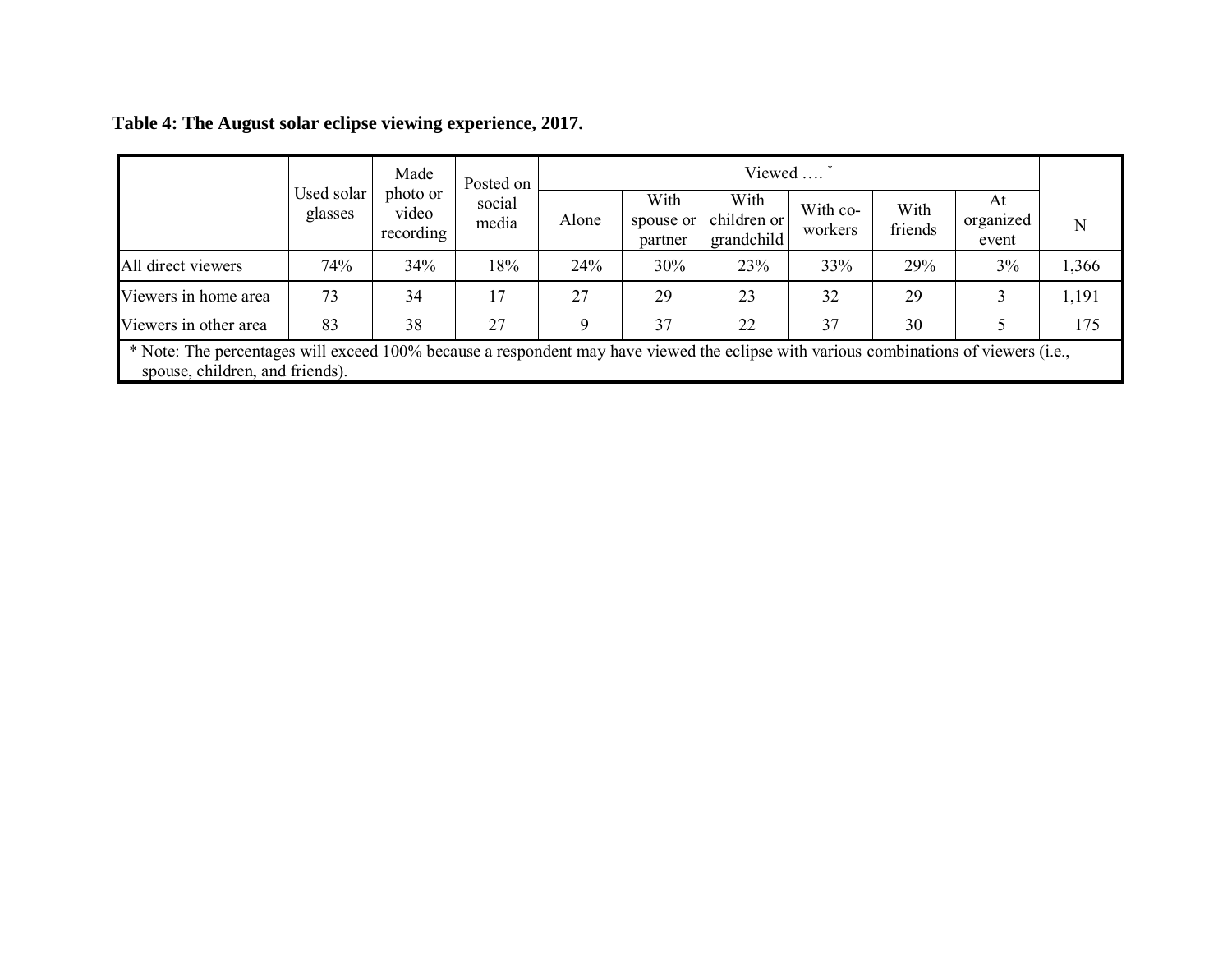indicated that they viewed the eclipse with their spouse or partner, and 24% said that they watched the eclipse with their children or grandchildren.<sup>7</sup> Only three percent of all viewers reported that they watched the eclipse as a part of a group activity organized by a local astronomy group, planetarium, science center, or similar organization.

Seventy-four percent of adult viewers indicated that they used special solar glasses to observe the eclipse. Eighty-three percent of adults who traveled to another location to get a better view indicated that they used solar glasses (see Table 4).

A third of adult viewers reported that they photographed the eclipse or made a video recording of the event. About one in five adults who viewed the eclipse indicated that they posted a picture or commentary on social media to share the experience. Twenty-seven percent of adults who traveled to another location to view the eclipse reported posting their pictures or experiences on social media (see Table 4).

Most adult viewers of the eclipse characterized it as enjoyable and educational. When asked to agree or disagree with the statement "watching the eclipse was an enjoyable experience," American adult viewers of the eclipse gave the experience a mean rating of 7.6 using a zero-to-10 scale. When asked to agree or disagree with the statement that "watching the eclipse was an educational experience," the same adults gave a mean rating of 7.0 using a zero-to-10 scale (see Table 5).

When asked more specifically about learning more about "the Sun and the solar system" from watching the eclipse, the mean level of agreement dropped to 4.9 – just below the mid-point on a zero-to-10 scale (see Table 5). For a statement that they planned to "learn more about the Sun and the solar system in the near future," the mean level of agreement dropped to 4.5 on the same zero-to-10 scale. These results suggest that many adults found the eclipse viewing experience to be enjoyable, but only a smaller proportion were stimulated to plan additional solar learning activities in the coming months.

|                                                                                                                                                                                                                                                                       | <b>All viewers</b> | <b>Viewed</b> in<br>home area | <b>Traveled to</b><br>view in<br>another area |  |  |  |
|-----------------------------------------------------------------------------------------------------------------------------------------------------------------------------------------------------------------------------------------------------------------------|--------------------|-------------------------------|-----------------------------------------------|--|--|--|
| Watching the eclipse was an enjoyable experience.                                                                                                                                                                                                                     | $7.6_{(0.07)}$     | $7.5_{(0.08)}$                | $8.1_{(0.19)}$                                |  |  |  |
| Watching the eclipse was an educational experience.                                                                                                                                                                                                                   | $7.0_{(0.08)}$     | $6.9_{(0.09)}$                | $7.5_{(0.21)}$                                |  |  |  |
| I learned about the Sun and the solar system by<br>watching the eclipse.                                                                                                                                                                                              | $4.9_{(0.09)}$     | $4.9_{(0.10)}$                | $5.0_{(0.23)}$                                |  |  |  |
| I plan to learn more about the Sun and the solar system<br>in the near future.                                                                                                                                                                                        | $4.5_{(0.09)}$     | $4.5_{(0.10)}$                | $4.6_{(0.24)}$                                |  |  |  |
| <b>Note:</b> Cell entries are the mean score on a zero-to-10 scale, with zero representing complete<br>disagreement with the statement and 10 meaning complete agreement with the statement. The<br>standard error of the mean is shown in the subscript parentheses. |                    |                               |                                               |  |  |  |

**Table 5: Mean viewer assessment of the 2017 viewing experience.**

 $\overline{a}$ 

<sup>7</sup> The 2017 surveys did not ask about the number of children or grandchildren who viewed the eclipse with the survey respondent, but if only one child or grandchild accompanied the respondent, the total number of viewers would increase by 35 million. If each respondent was accompanied by two children or grandchildren, the total number of viewers would increase by 70 million. Viewing with other adults would not increase the estimated number of viewers because all adults had a probability of being selected for the original sample and they are included in the 215 million estimate reported earlier.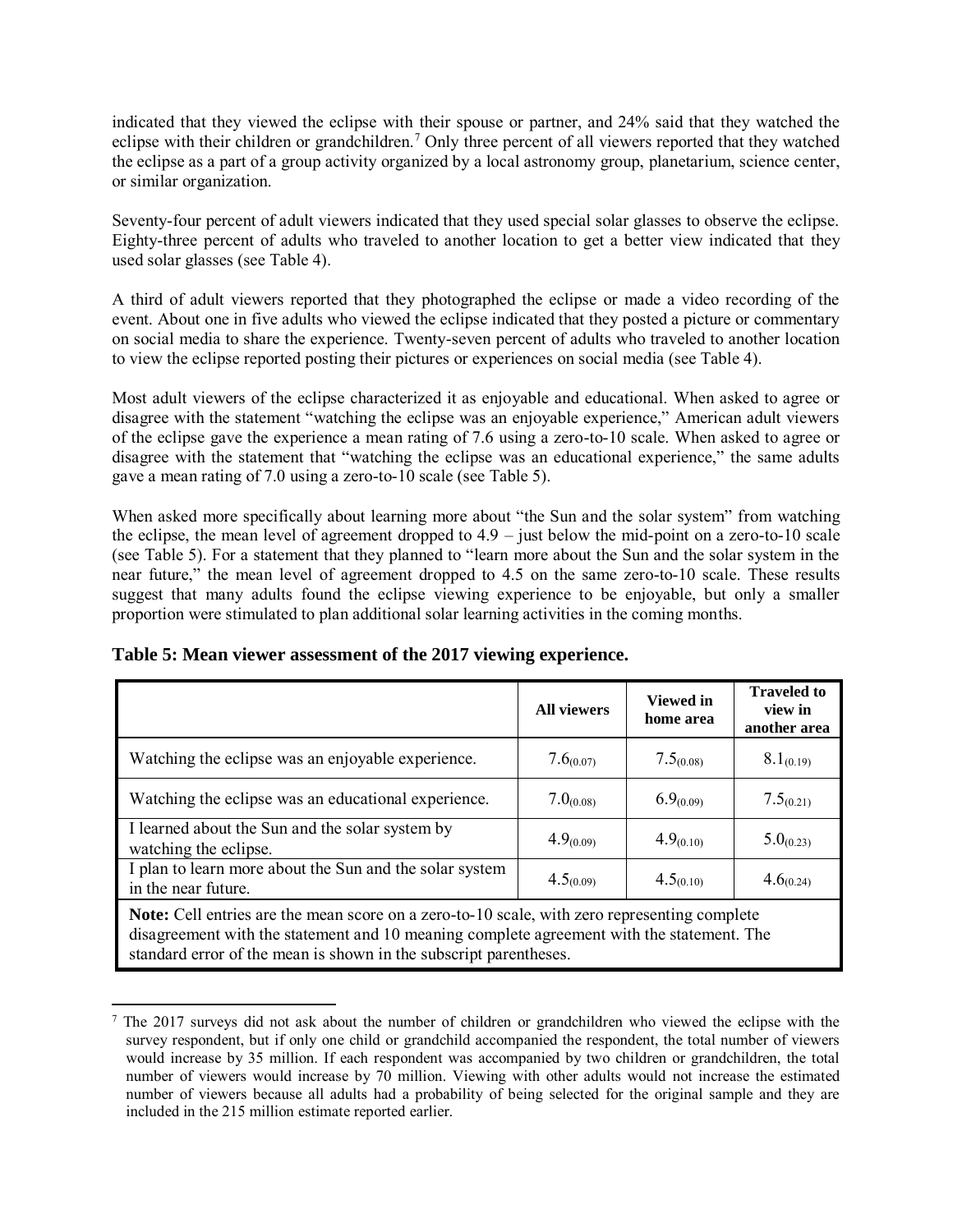#### **What was the impact of prior understanding of an eclipse on actual viewing?**

Half of American adults understood the meaning of a total solar eclipse six months prior to the August event. In the February-March baseline survey, each respondent was asked to provide an explanation of a total solar eclipse in an open-ended question and 48% of American adults were able to provide a scientifically correct answer. Were those adults who understood the idea of a total solar eclipse prior to the event more likely to view the eclipse than adults who did not have a prior understanding of an eclipse? The results of the 2017 Michigan study indicate that American adults who had a prior understanding of a total solar eclipse were slightly more likely to view the eclipse directly than were adults who did not have this understanding six months prior to the event (see Table 6).

A second measure of prior understanding uses a question about the relative position of the Earth and the Sun. This question has been asked of national probability samples of Americans since 1988 and is a component of Miller's Index of Civic Scientific Literacy (Miller, 1983, 1987, 1995, 1998, 2000, 2004, 2010a, 2010b, 2012; Miller, Pardo, & Niwa, 1997), but it is a useful stand-alone question because it demonstrates an understanding of the rotation of the Earth and the Sun. The first part of this question asks whether the Earth rotates<sup>8</sup> around the Sun or the Sun rotates around the Earth. Those respondents who indicated that the Earth rotates around the Sun were then asked if the Earth rotates around the Sun once a day, once of month, or once a year. Individuals who were able to report that the Earth rotates around the Sun once a year are classified as having provided a correct response and all other responses are coded as incorrect. In early 2017, 63% of American adults were able to describe the relationship of the Earth and the Sun correctly.

|                                                   | Did not view | <b>Viewed</b><br>electronically<br>only | <b>Viewed</b><br>in-person in<br>home area | <b>Traveled to</b><br>view in<br>another area | N     |  |  |
|---------------------------------------------------|--------------|-----------------------------------------|--------------------------------------------|-----------------------------------------------|-------|--|--|
| All U.S. Adults                                   | 12%          | 26%                                     | 54%                                        | 8%                                            | 2,499 |  |  |
| Understanding of total solar eclipse $[G = 0.20]$ |              |                                         |                                            |                                               |       |  |  |
| Incorrect                                         | 15           | 28                                      | 50                                         | 7                                             | 1,288 |  |  |
| Correct                                           | 9            | 24                                      | 57                                         | 10                                            | 1,211 |  |  |
| Understanding of Earth and Sun $[G = 0.25]$       |              |                                         |                                            |                                               |       |  |  |
| Incorrect                                         | 17           | 32                                      | 44                                         | 7                                             | 926   |  |  |
| Correct                                           | 10           | 23                                      | 58                                         | 9                                             | 1,573 |  |  |
| Civic Scientific Literacy $[G = 0.31]$            |              |                                         |                                            |                                               |       |  |  |
| Not scientifically literate                       | 13           | 31                                      | 50                                         | 6                                             | 1,705 |  |  |
| Scientifically literate                           | 10           | 16                                      | 62                                         | 12                                            | 795   |  |  |

#### **Table 6: The impact of prior understanding on the likelihood of viewing the 2017 eclipse.**

 $\overline{a}$ 

<sup>&</sup>lt;sup>8</sup> Some astrophysicists have observed that this statement implies that the Sun is stationary and that the Earth rotates around it. The authors of this question understand that our heliosphere is rotating around the center of a large spiral galaxy at a substantial speed and that none of these objects are stationary. Given the limits inherent in questionnaire wording, nearly 30 years of experience with this question leads us to conclude that most respondents do not think that it implies a stationary Sun and that those that might be confused often have a more fundamental misunderstanding of the solar system and the universe.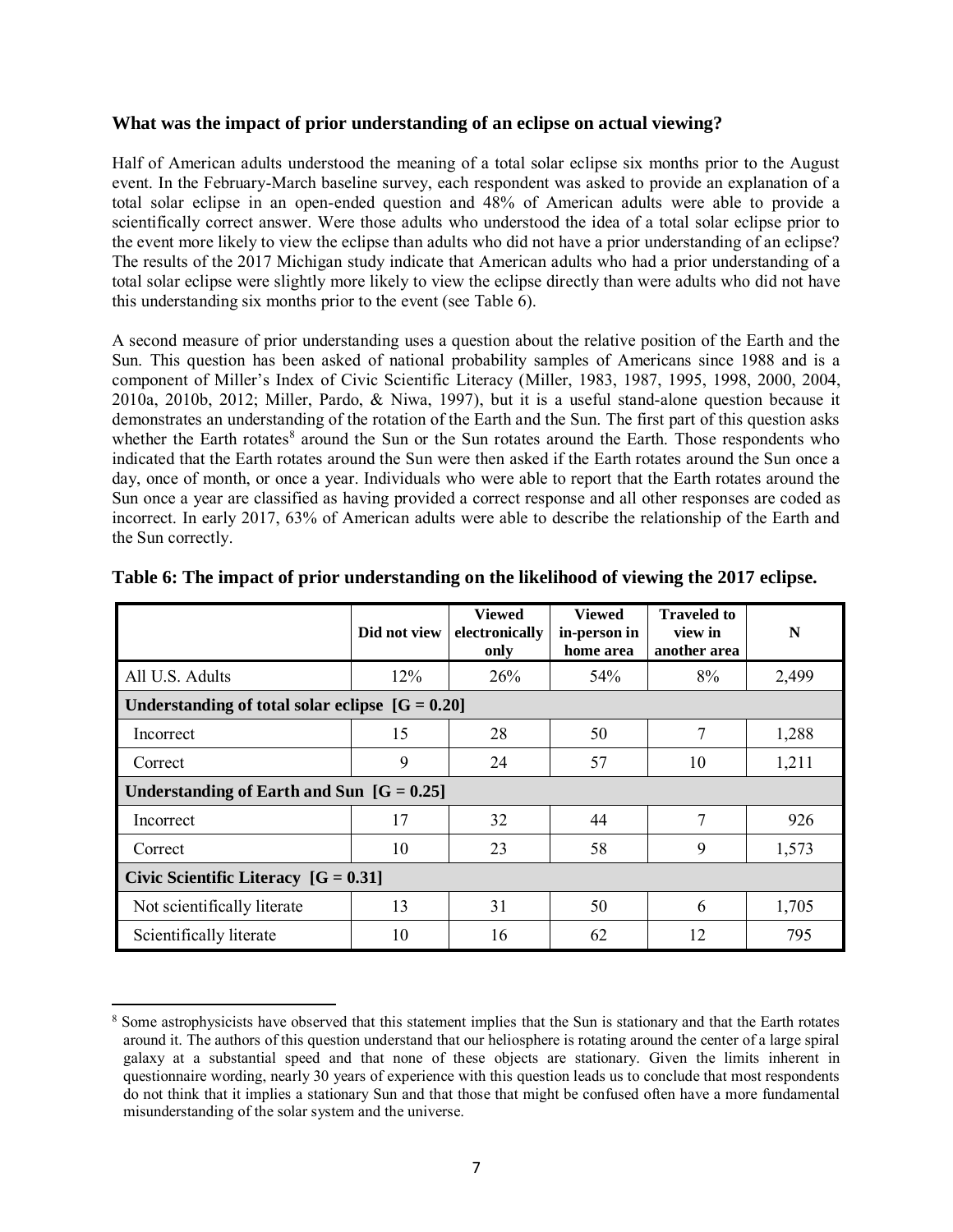American adults who understood the relationship of the Earth and the Sun were slightly more likely to view the August total solar eclipse directly than adults who did not understand this relationship. Sixtyseven percent of adults who understood this relationship viewed the eclipse directly (at home or elsewhere) compared to 51% of adults who did understand this relationship. The gamma for this relationship is 0.25, meaning that 25% of the variance in viewing can be attributed to this form of prior understanding.

A third – and more comprehensive measure – of prior understanding is Miller's Index of Civic Scientific Literacy (Miller, 1983, 1987, 1995, 1998, 2000, 2004, 2010a, 2010b, 2012; Miller, Pardo, & Niwa, 1997). The CSL Index is a measure of an individual's understanding of a core set of scientific constructs – the nature of matter, energy, and life – and should be thought of as an indicator of an individual's cognitive toolbox for reading and understanding quality science journalism. Approximately 30% of American adults age 18 and older qualify as civic scientific literate. American adults who are scientifically literate were more likely to view the eclipse directly (at home or elsewhere) than adults who are not scientifically literate (see Table 6). The gamma for this relationship is 0.31.

The strength of association between these three measures of prior understanding and subsequent viewing behavior was consistently positive and ranged from 0.20 to 0.31, indicating that some level of prior understanding serves as a foundation for thinking about a forthcoming event and enables an individual to know where and how to obtain additional information about an event – the total solar eclipse in this case – prior to the event or experience. This relationship has been documented in the informal science learning literature for several decades, but it has been observed more often in regard to an exhibit or staged event rather than a major natural event like the 2017 eclipse.

## **PREPARING TO VIEW THE ECLIPSE**

The preceding analyses have outlined the magnitude of the public viewing experience on August 21 but it is useful to inquire about the level of information seeking and preparation in the months prior to the event. For several months prior to the August eclipse, NASA and a national coalition of informal science learning organizations worked to raise public awareness about the August eclipse and to improve public understanding of some of the safety issues involved in direct observation of the Sun. For future programming efforts for similar natural and planned events, it is important to examine the kinds and frequency of information acquisition activities that interested adults used to improve their understanding of the forthcoming eclipse and related solar system questions.

Respondents to the post-eclipse survey were asked to identify the kinds of eclipse-relevant information acquisition activities they engaged in and report how many times they engaged in each activity in the two months prior to the eclipse (see Table 7). The two most common activities – talking to one's co-workers and family – involved interpersonal communication rather than broadcast or electronic media. Using this two-month window, American adults reported an average of four conversations with friends and coworkers during the two months prior to the eclipse. More than 60 years ago, Katz and Lazarsfeld (1955) outlined the power of personal influence in a landmark study and these data confirm the continuing importance of interpersonal conversation in the development of interest and the sharing of information. The same adults reported an average of 2.8 conversations with other family members during the two months prior to the eclipse and 1.4 conversations or discussions with their children or grandchildren.

Newspaper and magazine stories (printed or online) were the third most frequent source of information about the forthcoming solar eclipse, with adults reporting that they read an average of 2.3 stories relevant to the eclipse during the two months prior to the event. During the same period, adults reported an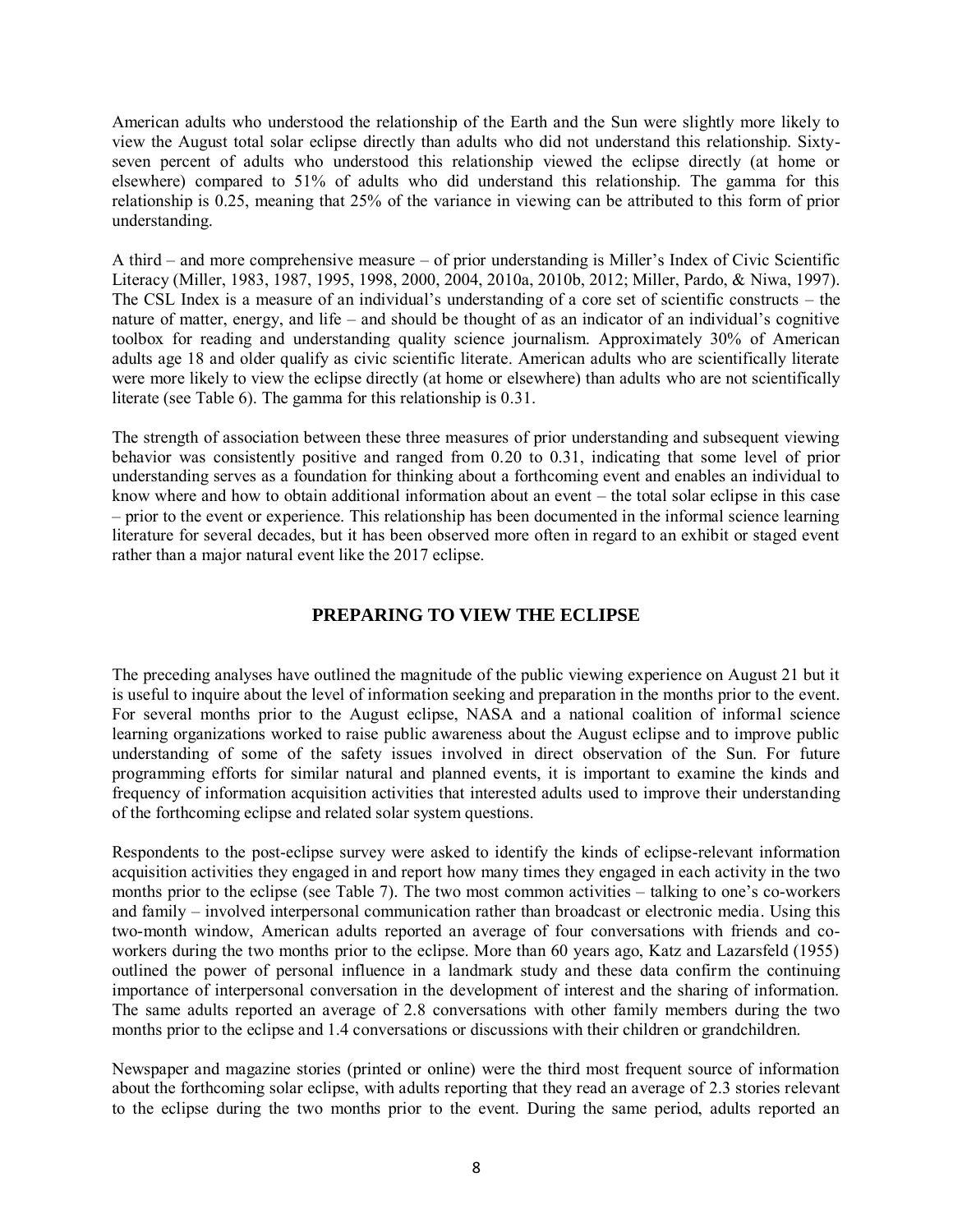average of 2.0 internet searches about the solar eclipse (see Table 7). These adults also reported using a public library (in-person or online) at least once during the two months prior to the eclipse. It is possible that some newspapers or magazines were consulted during library visits, but the granularity of the survey does not allow us to discern what kinds of materials were consulted or used.

In contrast, the adults in the 2017 eclipse follow-up study reported watching a television show about the solar eclipse slightly less than one time during the two months prior to the event. The use of podcasts,

| <b>Information Acquisition Activity</b>                                                        | All<br><b>Adults</b> | Did not<br><b>View</b> | <b>Viewed</b><br>electronically<br>only | <b>Viewed</b><br>in-person in<br>home area | <b>Traveled to</b><br>view in<br>another area |
|------------------------------------------------------------------------------------------------|----------------------|------------------------|-----------------------------------------|--------------------------------------------|-----------------------------------------------|
| Talked to your friends or co-<br>workers about the solar eclipse?                              | 4.1                  | 2.0                    | 3.1                                     | 4.8                                        | 6.0                                           |
| Talked to other members of my<br>family about the solar eclipse?                               | 2.8                  | 1.3                    | 2.1                                     | 3.2                                        | 4.0                                           |
| Read a story about the solar eclipse<br>in a newspaper or magazine<br>(printed or online)?     | 2.4                  | 0.9                    | 1.7                                     | 2.7                                        | 3.8                                           |
| Looked for information about solar<br>eclipses on the Internet?                                | 2.0                  | 0.5                    | 1.3                                     | 2.3                                        | 4.5                                           |
| Talked to my children about solar<br>eclipses?                                                 | 1.4                  | 0.5                    | 0.8                                     | 1.7                                        | 2.0                                           |
| Looked for information about the<br>solar eclipse at a public library<br>(in person or online) | 1.0                  | 0.3                    | 0.6                                     | 1.2                                        | 1.7                                           |
| Watched a television show about<br>solar eclipses?                                             | 0.7                  | 0.2                    | 0.7                                     | 0.8                                        | 0.7                                           |
| Listened to a podcast about solar<br>eclipses?                                                 | 0.2                  | 0.1                    | 0.2                                     | 0.3                                        | 0.4                                           |
| Printed or saved an Internet article<br>or report about the solar eclipse?                     | 0.2                  | 0.1                    | 0.1                                     | 0.3                                        | 0.7                                           |
| Read or contributed to a blog about<br>solar eclipses?                                         | 0.2                  | 0.0                    | 0.1                                     | 0.2                                        | 0.1                                           |
| Read a book (print or electronic)<br>about solar eclipses?                                     | 0.1                  | 0.1                    | 0.1                                     | 0.1                                        | 0.2                                           |
| Attended or streamed a lecture<br>about solar eclipses?                                        | 0.1                  | 0.0                    | 0.1                                     | 0.1                                        | 0.2                                           |
| Visited a planetarium or science<br>center/museum to learn about solar<br>eclipses?            | 0.1                  | 0.0                    | 0.0                                     | 0.1                                        | 0.1                                           |
| Mean number of eclipse<br>information acquisition activities                                   | $15.3_{(0.41)}$      | $6.2_{(0.64)}$         | $10.9_{(0.61)}$                         | $17.8_{(0.57)}$                            | $24.6_{(1.94)}$                               |

**Table 7: Information acquisition activities in the months prior to the 2017 eclipse.**

Note: Cell entries are the mean number of times survey respondents reported doing an eclipse-related information acquisition activity during the two months prior to the eclipse. The number of reported information acquisition activities ranged from zero to 131 for the two-month reporting period. The standard error of the mean is reported for only the total number of information acquisition activities and is shown in subscript parentheses.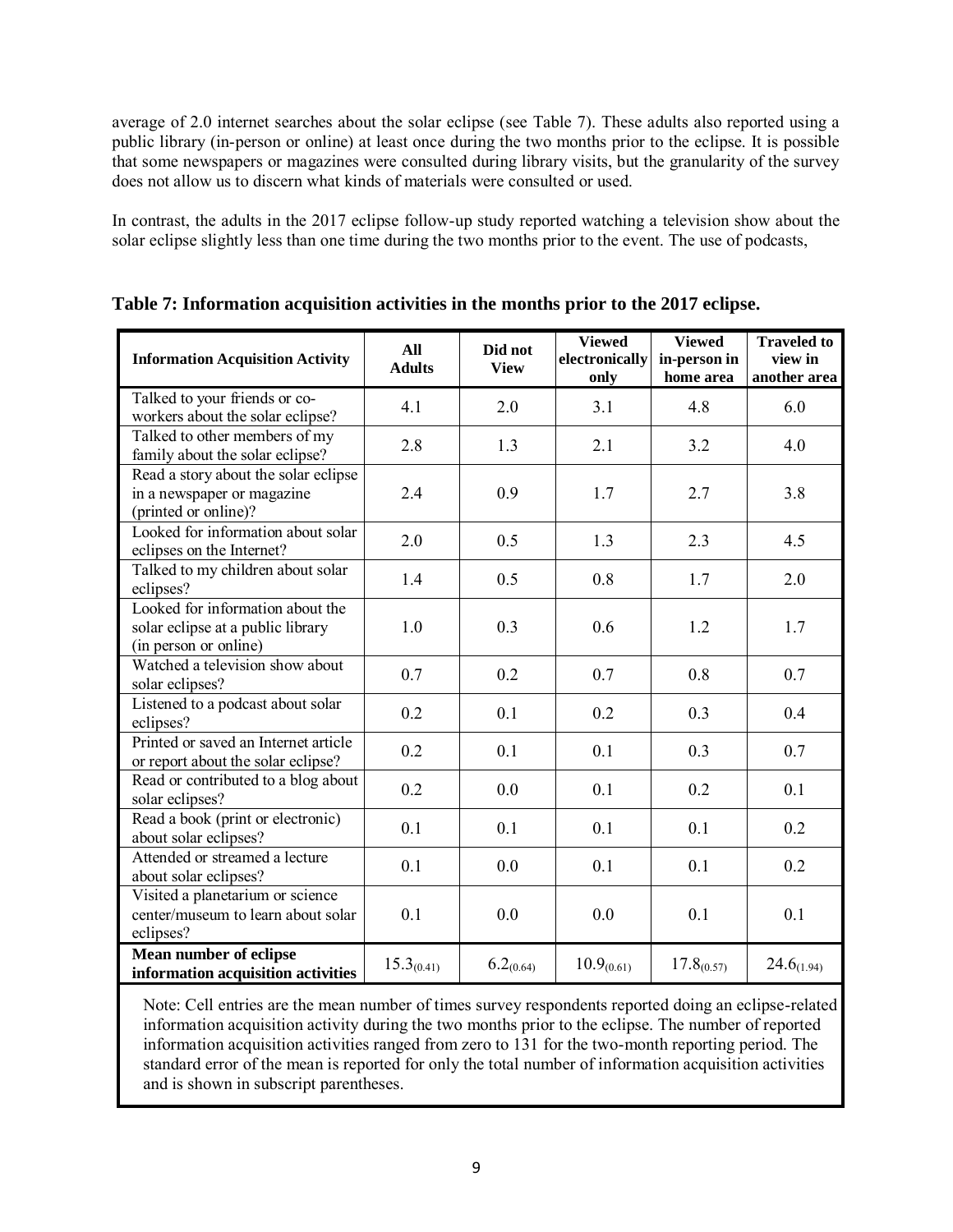books (printed or electronic), lectures (attended or streamed), and reading or contributing to a blog was cited less often that once every two months (see Table 7). Few adults reported visiting a planetarium, science center/museum, or similar facility as a means to obtain information about the forthcoming solar eclipse.

When these information acquisition activities are combined, America adults engaged in an average of 15 information seeking activities in the two months prior to the eclipse. Those adults who eventually viewed the solar eclipse directly were more likely to have engaged in a larger number of information seeking activities than adults who saw the eclipse only on television or a computer or phone screen or who did not see it at all (see Table 7). Adults who traveled to see the eclipse in an area of higher totality reported an average of 24.6 information seeking activities prior to the eclipse, and individuals who watched the eclipse in their home city or area reported an average of 17.8 information seeking activities in the two months before the eclipse. In contrast, adults who did not see the eclipse at all reported only 6.2 information acquisition activities in the months prior to the event.

## **THE IMPACT OF THE ECLIPSE ON SCIENCE LEARNING AND ATTITUDES**

The preceding analyses have focused on the factors that predict direct viewing of the 2017 solar eclipse and it is important to understand the factors that encouraged individuals to make the effort to view the eclipse directly. But it is equally important to examine the consequences of engagement with an event such as the total solar eclipse as a stimulus to improving adult understanding of science broadly and space science specifically. In this section, we examine some of the major changes in adult knowledge and information acquisition in regard to science and space science.

#### **What was the impact of eclipse viewing on science information seeking?**

Our preceding analyses found that a large portion of American adults were aware of the August solar eclipse prior to the event and engaged in a number of information seeking activities to learn more about it. The finding that the average American adult engaged in 15 distinct eclipse-related information seeking activities prior to the event demonstrates (1) the large latent public interest in science and space science, and (2) the result of a large national collaboration between numerous groups and organizations – from public libraries to the Girl Scouts to school-based groups – over a period of approximately a year prior to the eclipse.

The kinds and frequency of post-eclipse information seeking activities is equally important and may tell us a good deal about adult science learning in the Electronic Era. There can be little doubt that we are in the early stages of a fundamental transformation in the ways that adults seek and acquire information (Miller, 2010b). The eclipse is a rare opportunity to examine adult science information seeking activities for a natural event that would occur at a known time and in known locations throughout the United States. Unlike unforeseen events such as a tsunami or a nuclear plant accident or similar events, many American adults were aware of the forthcoming eclipse and engaged in overt activities to acquire information about the nature and meaning of the eclipse – and hopefully some other information related to our solar system.

To assess the kinds and frequency of post-eclipse information seeking activities, respondents in the October-December survey were asked how many times they had engaged in specific activities since the August eclipse. Some respondents were asked about this activity within two months of the eclipse and others were asked three or four months later. Previous research suggests that most of the post-event information seeking activity will cluster closer to the event, thus we do not think that variation in the time since the eclipse will have a major influence on the results.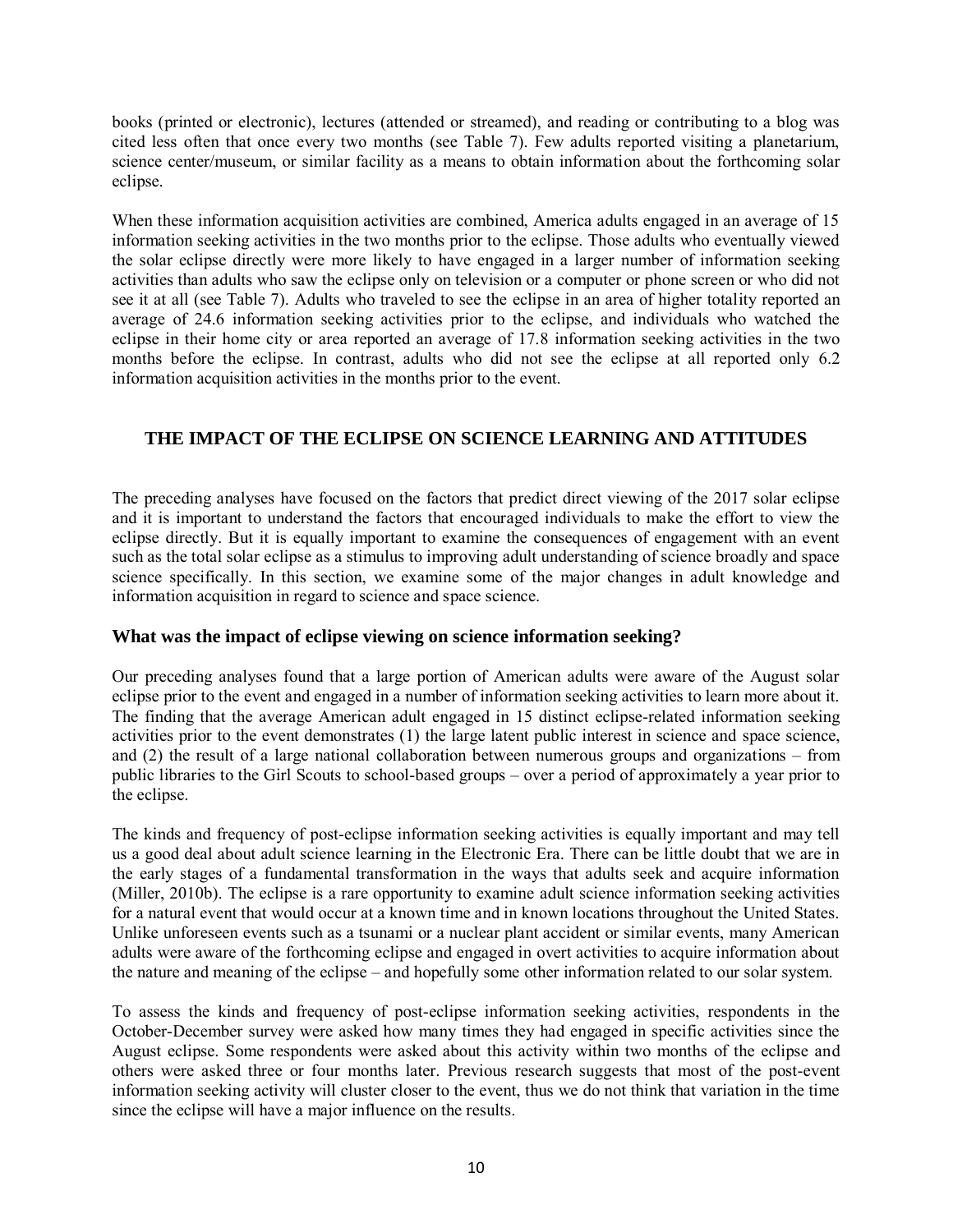In broad terms, the post-eclipse science information seeking activities of survey respondents was similar to their reported pre-eclipse information acquisition activities. This is not surprising *per se* because many adults display a near habitual use of selected information resources. It is slightly more surprising that the volume or frequency of post-eclipse information seeking activities was essentially the same as the levels reported pre-eclipse (see Tables 7 and 8). This pattern indicates that many individuals continued to talk with their friends, family, and co-workers about the eclipse in roughly the same way that they talked about the eclipse before it occurred.

| <b>Information Acquisition Activity</b>                                                      | All<br><b>Adults</b> | Did not<br><b>View</b> | <b>Viewed</b><br>electronically<br>only | <b>Viewed</b><br>in-person in<br>home area | <b>Traveled to</b><br>view in<br>another area |
|----------------------------------------------------------------------------------------------|----------------------|------------------------|-----------------------------------------|--------------------------------------------|-----------------------------------------------|
| Talked to your friends or co-<br>workers about the solar eclipse?                            | 4.1                  | 1.8                    | 3.0                                     | 4.8                                        | 6.2                                           |
| Talked to other members of my<br>family about the solar eclipse?                             | 2.3                  | 1.1                    | 1.7                                     | 2.7                                        | 3.3                                           |
| Read a story about the solar eclipse<br>in a newspaper or magazine<br>(printed or online)?   | 2.1                  | 1.2                    | 1.7                                     | 2.4                                        | 2.5                                           |
| Looked for information about solar<br>eclipses on the Internet?                              | 1.8                  | 0.8                    | 1.1                                     | 2.3                                        | 2.9                                           |
| Talked to my children about solar<br>eclipses?                                               | 1.5                  | 0.8                    | 0.9                                     | 1.9                                        | 2.2                                           |
| Look for information about the<br>solar eclipse at a public library<br>(in person or online) | 1.1                  | 0.6                    | 0.8                                     | 1.3                                        | 1.6                                           |
| Watched a television show about<br>solar eclipses?                                           | 0.8                  | 0.6                    | 1.0                                     | 0.9                                        | 0.6                                           |
| Watched a video about solar<br>eclipses on YouTube?                                          | 0.7                  | 0.3                    | 0.6                                     | 0.8                                        | 1.0                                           |
| Listened to a podcast about solar<br>eclipses?                                               | 0.3                  | 0.3                    | 0.3                                     | 0.2                                        | 0.4                                           |
| Printed or saved an Internet article<br>or report about the solar eclipse?                   | 0.3                  | 0.1                    | 0.1                                     | 0.3                                        | 0.4                                           |
| Read a book (print or electronic)<br>about solar eclipses?                                   | 0.2                  | 0.1                    | 0.1                                     | 0.2                                        | 0.1                                           |
| Visited a planetarium or science<br>center/museum to learn about solar<br>eclipses?          | 0.2                  | 0.1                    | 0.1                                     | 0.2                                        | 0.2                                           |
| Read or contributed to a blog about<br>solar eclipses?                                       | 0.2                  | 0.2                    | 0.2                                     | 0.2                                        | 0.4                                           |
| Attended or streamed a lecture<br>about solar eclipses?                                      | 0.1                  | 0.0                    | 0.1                                     | 0.2                                        | 0.2                                           |
| <b>Mean number of eclipse</b><br>information acquisition activities                          | $15.7_{(0.40)}$      | $7.8_{(0.72)}$         | $11.5_{(0.64)}$                         | $18.5_{(0.58)}$                            | $22.1_{(1.74)}$                               |

|  | Table 8: Information acquisition activities in the months after the 2017 eclipse. |  |  |  |
|--|-----------------------------------------------------------------------------------|--|--|--|
|--|-----------------------------------------------------------------------------------|--|--|--|

Note: Cell entries are the mean number of times survey respondents reported doing an eclipse-related information acquisition activity during the months after the eclipse. The number of reported information acquisition activities ranged from zero to 183 for the remainder of 2017. The standard error of the mean is reported for only the total number of information acquisition activities and is shown in subscript parentheses.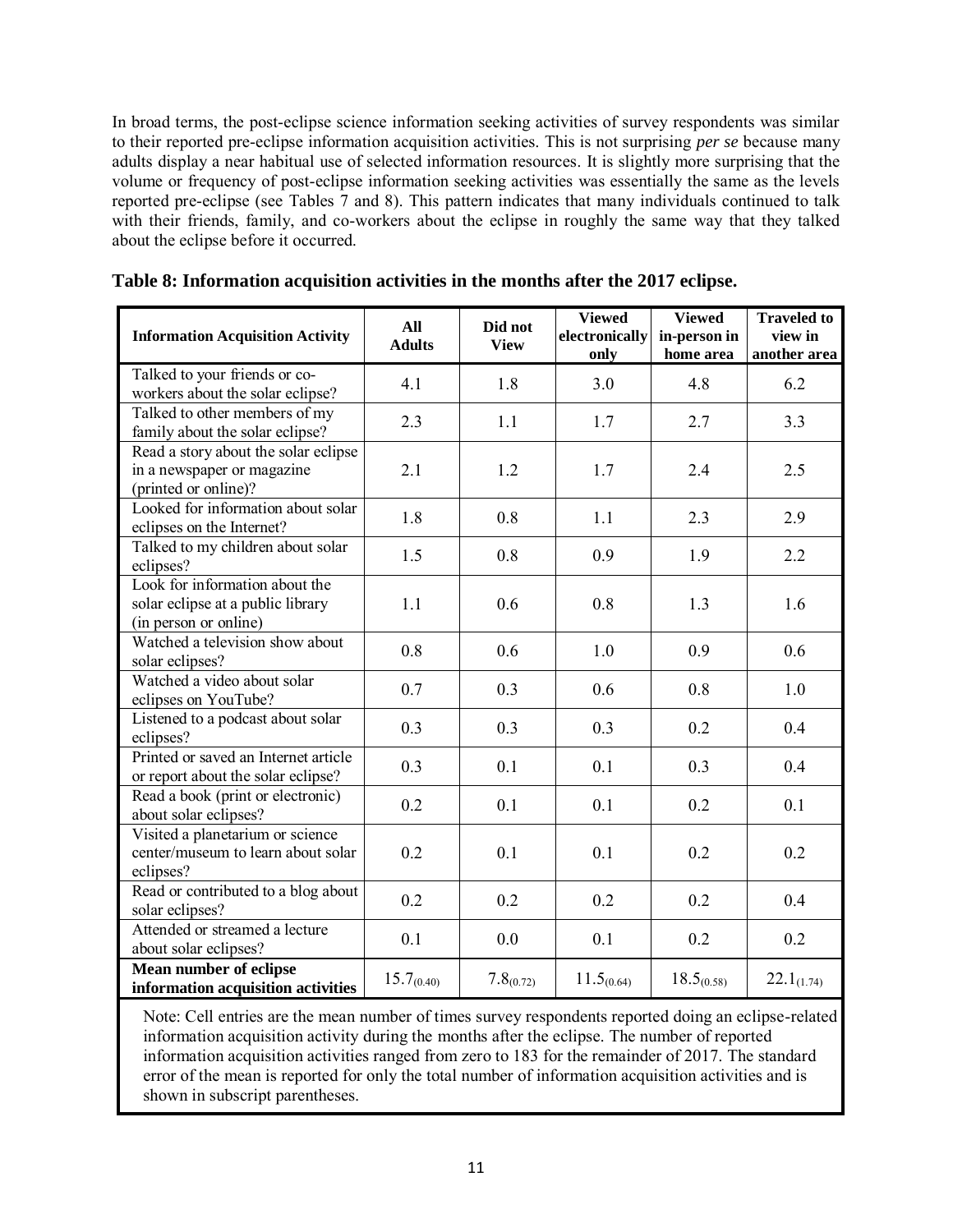Given the number and mix of eclipse-related information seeking activities, it is clear that most adults utilize a variety of information sources rather than only one or two primary sources. This pattern suggests that in the transition from a warehouse model of information acquisition to a just-in-time model of information acquisition, many adults continue to use some traditional sources, although often in a new mode. For example, an individual who has read a daily newspaper for decades may continue to do so, but may begin to read online newspaper reports rather than printed copies of newspapers. Similarly, adults who have been frequent library users in previous years may continue to utilize the library resources with which they are already familiar, but may now consult those resources online.

To understand the changes in science information acquisition, it is useful to compare the ways that today's adults sought to acquire information about the eclipse with the ways that American adults reported seeking information after the explosion of Challenger in January, 1986 (Miller, 1987b). At the time of the Challenger explosion in 1986, there was no home internet service, no smart phones, no wireless communication technologies, no World Wide Web, and no social media. Most of the information sources listed in Tables 7 and 8 did not exist in 1986, forcing adults at that time to rely on radio news reports, television news reports, printed newspapers, and printed magazines. Public libraries would have provided access to an array of print resources, but would not have had computer terminals available to allow patrons to connect to the internet and search for online information. Just-in-time information acquisition did not exist in 1986 and many of the eclipse information seeking activities reported in these 2017 surveys were not available – and largely not imagined – by American adults as they attempted to learn more about the explosion of Challenger.

#### **Changes in adult science learning and understanding during 2017**

Adults seek and acquire science information for a variety of reasons and it is difficult to attribute causality without a rigorous experimental study. The three waves of the Michigan survey conducted in 2017, however, allow us to monitor changes in adult science knowledge and understanding over this time period and we can infer that engagement with the eclipse – through direct viewing or electronic viewing – would be one of the factors responsible for changes that we observe in our measures.

During the months prior to and following the eclipse, there was frequent media coverage and many organizations – public libraries, schools, community clubs, and scouting groups – conducted programs about the eclipse. Given this growing volume of information availability about the eclipse, we would expect that many adults with some level of prior interest in science or space would follow some of the news about the eclipse and many might be expected to actively seek additional information about it either prior to the viewing or after the eclipse. In this sense, the eclipse can be seen as an important stimulus to adult science learning.

To measure changes associated with the eclipse, we measured the understanding of each of our survey respondents in February-March and again in October-December about selected scientific concepts related to the eclipse. The most direct measure is a question about the meaning of the term *total solar eclipse*. In our February-March baseline survey and our October-December follow-up survey, we asked each respondent if they had "a clear understanding of, a general sense about, or little understanding of the term a total solar eclipse." We then asked each individual who claimed to have a clear understanding or a general sense of the meaning of a total solar eclipse to describe his or her understanding of the meaning of the term. All online respondents (about 70%) provided a short written explanation in a text box. Responses from individuals interviewed by telephone (about 30%) were recorded verbatim by the survey interviewer using AmeriSpeak's interview software. Each verbatim response was coded by three independent coders and checked by supervisors.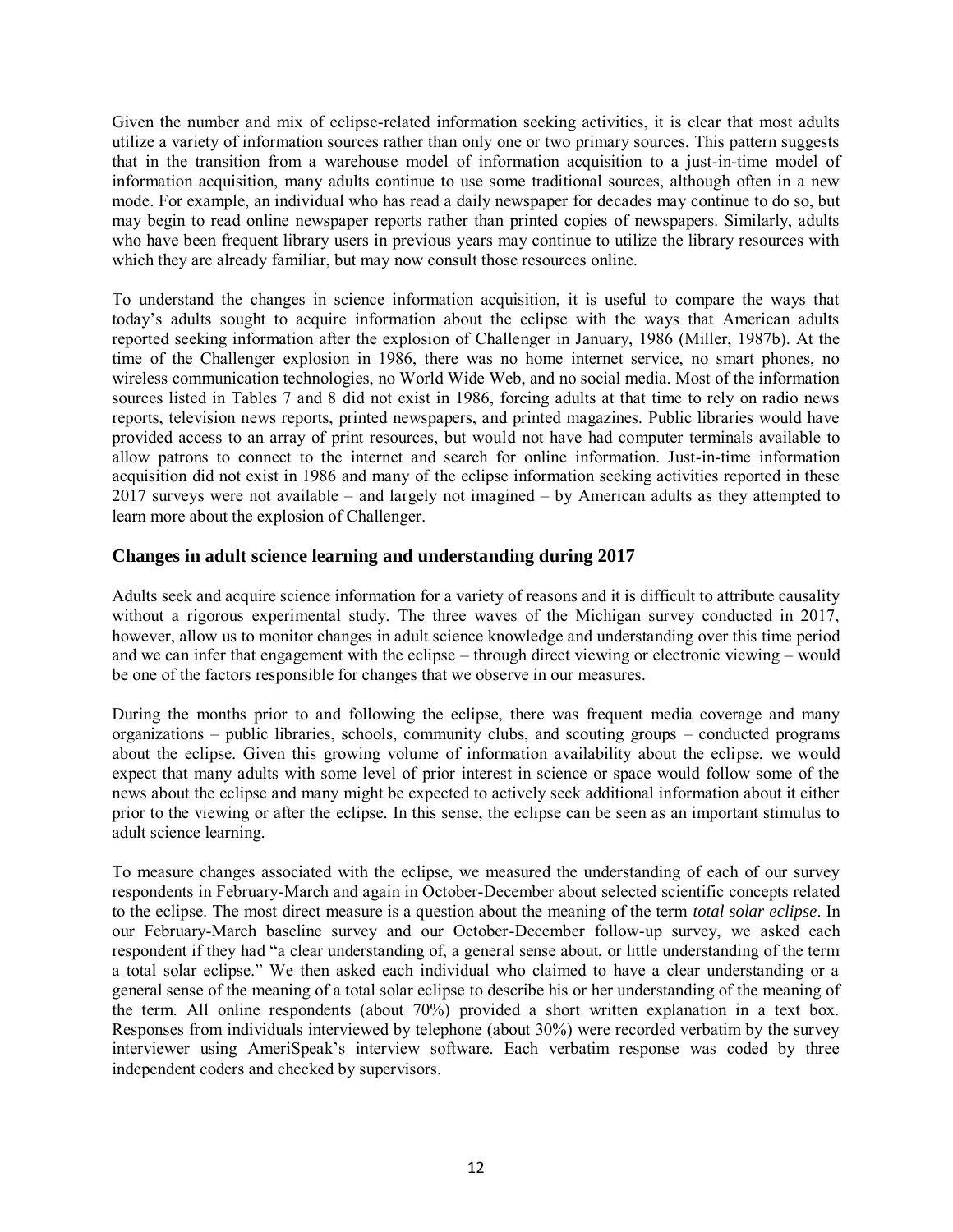The results indicate that half of American adults understood the meaning of a total solar eclipse in February-March and that 70% were able to explain the meaning of a total solar eclipse by the end of 2017 (see Table 9). An examination of the level of understanding of a total solar eclipse was significantly higher at the beginning of 2017 for individuals who eventually watched the eclipse in person (at home or elsewhere) than adults who did not watch it or only viewed it electronically. The rate of improvement in the level of understanding the meaning of a total solar eclipse was highest among respondents who viewed the eclipse from their home town or area. But, it is interesting to note that the increased media coverage and discussion of the total solar eclipse seems to have increased the level of understanding of an eclipse even for those respondents who did not view the eclipse in person or electronically.

|                                                                                                  |                                    | Correct definition of total solar eclipse |        | N     |  |  |
|--------------------------------------------------------------------------------------------------|------------------------------------|-------------------------------------------|--------|-------|--|--|
| Type of viewing experience                                                                       | October-December<br>February-March |                                           | Change |       |  |  |
| Did not view eclipse                                                                             | 38%                                | 50%                                       | $+12$  | 262   |  |  |
| Viewed electronically only                                                                       | 45                                 | 64                                        | $+19$  | 559   |  |  |
| Viewed in-person at home                                                                         | 52                                 | 77                                        | $+25$  | 1,188 |  |  |
| Travelled to view in-person                                                                      | 59                                 | 74                                        | $+15$  | 183   |  |  |
| All adults                                                                                       | 49                                 | 70                                        | $+21$  | 2,192 |  |  |
| Cell entries are the percent correct, the percent change, and the number of cases in each group. |                                    |                                           |        |       |  |  |

**Table 9: Percent of American adults able to define Total Solar Eclipse, 2017.**

A second measure of information gain examined the level of understanding of the relationship between the Earth and the Sun. The idea that the Earth rotates around the Sun was contested for centuries and Galileo and Copernicus were persecuted for advocating a heliocentric solar system. Today, most students learn about out solar system and galaxy in school and it is not a subject of societal division. Several decades of survey research has found that numerous adults remain confused about this relationship. Beginning in 1988, Miller and his colleagues have asked national samples of American adults whether the Earth rotates around the Sun or the Sun rotates around the Earth. Respondents who know that the Earth rotates around the Sun are asked if the Earth rotates around the Sun once a day, once a month, or once a year.

We expected that the substantial media and interpersonal discussion about the August total solar eclipse would increase the level of public understanding about the relationship between the Earth and the Sun. All of the respondents in the February-March 2017 survey were asked the two-question sequence described above and the same respondents were asked the same questions in the November-December survey. At the beginning of 2017, 63% of American adults were able to identify the relationship between the Earth and the Sun, and 65% were able to provide a correct response at the end of 2017 (see Table 10). This is not a statistically significant result at the .05 level, meaning that there was no change between the two surveys greater than chance variation. This is a disappointing, but not totally surprising, result. A great deal of the information provided by media and various informal science education organizations focused on the meaning of a total solar eclipse with little attention to related constructs like the Earth-Sun relationship. As demonstrated above, there was significant growth in the level of understanding of a total solar eclipse during 2017, but these data suggest that the transfer to related constructs is not automatic. We will return to this issue in our final discussion.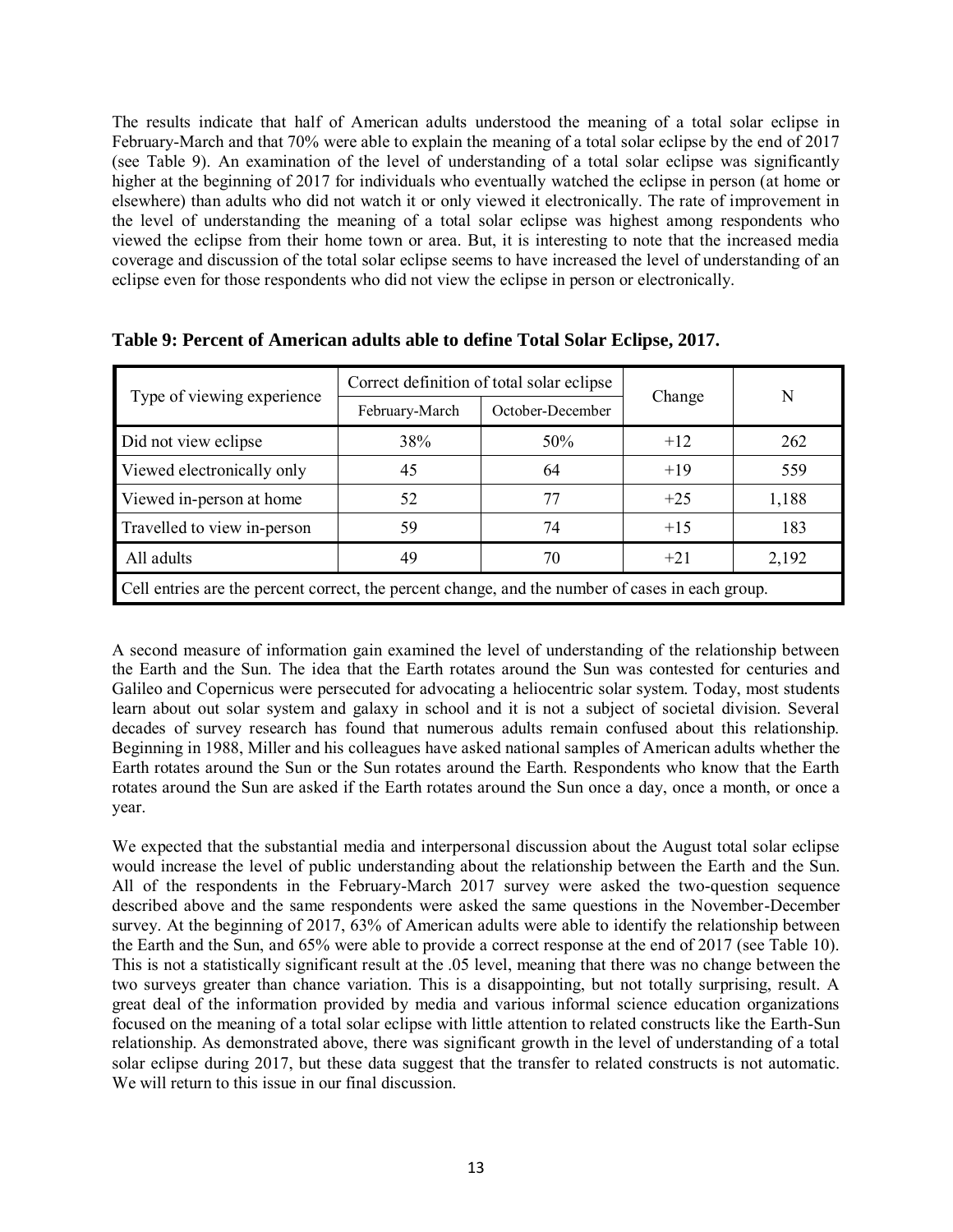|                                                                                                  |                                    | Earth around the Sun once a year |        |       |  |  |  |
|--------------------------------------------------------------------------------------------------|------------------------------------|----------------------------------|--------|-------|--|--|--|
| Type of viewing experience                                                                       | October-December<br>February-March |                                  | Change | N     |  |  |  |
| Did not view eclipse                                                                             | 52%                                | 54 <sup>\o</sup>                 | $+2$   | 264   |  |  |  |
| Viewed electronically only                                                                       | 56                                 | 57                               | $+1$   | 561   |  |  |  |
| Viewed in-person at home                                                                         | 69                                 | 70                               | $+1$   | 1,202 |  |  |  |
| Travelled to view in-person                                                                      | 68                                 | 67                               | -1     | 186   |  |  |  |
| All adults                                                                                       | 63                                 | 65                               | $+2$   | 2,213 |  |  |  |
| Cell entries are the percent correct, the percent change, and the number of cases in each group. |                                    |                                  |        |       |  |  |  |

## **Table 10: Percent of American adults able to define Earth-Sun relationship, 2017.**

A third measure of understanding was respondent recognition of an image of the surface of the Sun taken by a NASA instrument (see Figure 1). Each respondent was shown this image online (for online respondents) and a copy was mailed to all telephone respondents prior to the actual interview. Each respondent was asked to identify the image without any additional information or prompt and to enter the response into a text box (for online respondents) and to describe it to the interviewer (for telephone respondents) who recorded it verbatim. The responses were coded by three independent coders and the codes were reconciled by supervisors.

Following the unaided open-ended description, each online and telephone respondent was offered a six choice multiple choice question about the meaning of the image. The six choices were:

- (1) A picture of the surface of the planet Saturn.
- (2) A picture of forest fires in California.
- (3) A picture of the surface of the Sun.
- (4) An x-ray image of the black hole at the center of the Milky Way.
- (5) A computer-generated image used in a Hollywood science fiction movie.
- (6) I am not sure what it is.

To be classified as providing a correct response, a respondent had to provide a correct open-ended response and to identify the image as the surface of the Sun in the multiple-choice question.

The results from the October-December follow-up survey indicate that 58% of American adults were able to provide a correct identification of the image in both an open-ended and a multiple-choice format (see Table 11). An additional 10% were able to select the correct multiple choice response, but were unable to provide a satisfactory open-ended description of the image. An analysis of the level of understanding of the image by viewer group found that adults who viewed the eclipse in person (at home or elsewhere) were significantly more likely to be able to identify the image than individuals who did not see the eclipse or watched only an electronic image of the event. Although we did not attempt to measure the level of adult recognition of the image prior to the eclipse – in large part to avoid stimulating subsequent viewing behaviors – this pattern of understanding suggests that many of the adults who viewed the eclipse had a higher level of interest in science and space prior to the eclipse event, but that the viewing experience may have provided an additional stimulus and fostered increased information acquisition activities and increased retention of that information.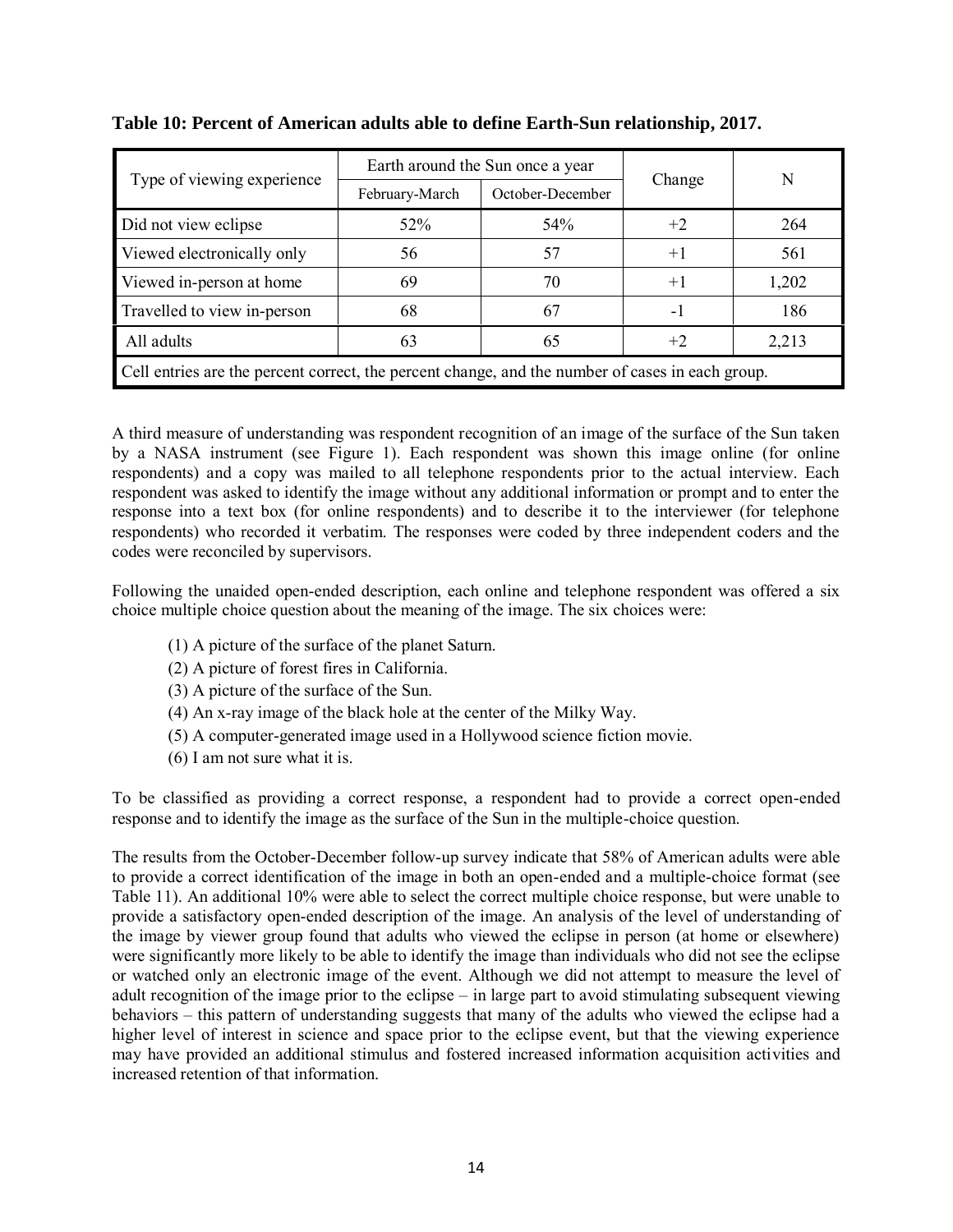As noted earlier, causality is hard to determine with certainty in human behavior when numerous events and influences are occurring simultaneously. It is likely that the media coverage and interpersonal discussion of the forthcoming eclipse stimulated and reinforced interest in many individuals and the availability of increased relevant information stimulated additional interest. The viewing experience itself may have been another positive reinforcement and the collective pre-eclipse and post-eclipse experiences produced an increased awareness of space science and intriguing cosmological questions.



|  |  |  | Figure 1: An image of the surface of the Sun. |  |  |
|--|--|--|-----------------------------------------------|--|--|
|  |  |  |                                               |  |  |

|                             | Correctly identified Sun surface image |         |       |  |
|-----------------------------|----------------------------------------|---------|-------|--|
|                             | Incorrect                              | Correct | N     |  |
| Did not view eclipse        | 56%                                    | 44%     | 263   |  |
| Viewed electronically only  | 51                                     | 49      | 559   |  |
| Viewed in-person at home    | 36                                     | 64      | 1,189 |  |
| Travelled to view in-person | 34                                     | 66      | 183   |  |
| All adults                  | 42                                     | 58      | 2,194 |  |

**Table 11: Percentage of adults able to identify an image of the surface of the Sun, 2017.**

This raises the possibility that an event such as the 2017 total solar eclipse can foster an increased level of interest in and attentiveness to space science and related policy issues. We turn now to an examination of some of the possible longer-term effects of the eclipse experience on the interest and attitudes of American adults toward space science and space exploration.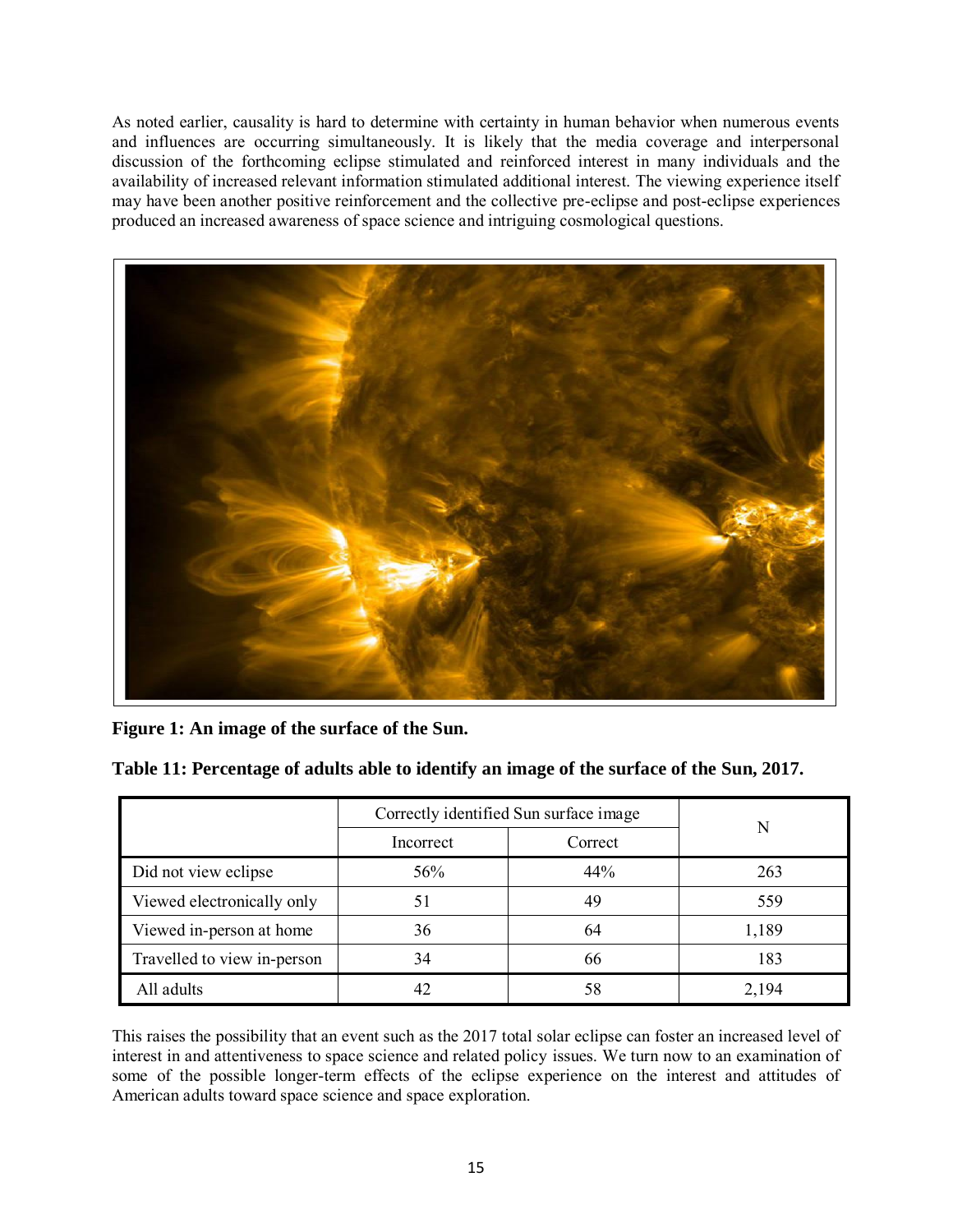#### **Changes in interest in and attentiveness to space and science**

The preceding analyses demonstrate that the viewing of the August solar eclipse and the surge in eclipserelated information acquisition produced an immediate expansion of public interest in and knowledge about the solar system and space science. A critical question is whether this short-term surge in interest and information acquisition will translate into a longer-term sustained interest in science broadly and space science specifically. We will assess the longer-tern impact in subsequent surveys in 2018, 2019, and 2020, but it is possible to gain some insight into the possible longer-term impact by examining changes in interest in, sense of knowing about, and attentiveness to space science and space exploration.

Building on the seminal work of Gabriel Almond (1950), Miller has defined and measured the interest, self-assessed knowledgeability, and attentiveness to science and technology policy broadly and to space exploration over the last 30 years (Miller, 1983a, 1987b, 2004b; Miller and Inglehart, 2012). Given the range and complexity of public policy issues, it is imperative that individuals focus their interest and information seeking activities on a limited number of issues or topics. This is not as much a conscious decision as the inevitable result of competing demands for time and attention in modern life. No American can assert honestly that they are interested in and well informed about foreign policy, economic policy, agricultural policy, education policy, transportation policy, housing policy, tax policy, and science and technology policy.

In this marketplace for time and attention, we measure the self-reported level of interest in various topics or issues and the self-assessed level of being informed about the area. Citizens who have a high level of interest in an area or issue and who feel that they are well-informed about that area or issue are referred to as *attentive* to that issue. Thus, we can estimate the size of the attentive public for economic issues, science and technology issues, and space exploration. Over the last 60 years, the proportion of American adults with a high level of interest in space exploration increased from approximately 10% just before the launch of Sputnik and the beginning of the space race to 34% in 1988 in the aftermath of the Challenger accident (see Figure 2). Interestingly, the short term effect of the Challenger accident was to significantly increase public interest in and support for the space program. The level of interest declined in the years during which the space shuttles were grounded and grew gradually after the resumption of space operations in the 1990's. The impact of the 9-11 attack was to diminish public interest in numerous topics other than the threat of terrorism, but public interest in space exploration has grown during the last decade, reaching 29% in 2017.

The sense of being well informed about space exploration was not measured until 1981 and has hovered about 10% in the decades since (see Figure 2). This pattern is common to almost all public policy areas with the level of interest exceeding the sense of being informed about an issue.

The combination of a high level of interest in an area or issue and a sense of being well informed produces attentiveness to that issue. Decades of research on public engagement in various policy domains has found that citizens who do not think that an issue is important are unlikely to follow or seek to become or stay informed about that area or issue. But the same research demonstrates that individuals with a high level of interest and a sense of being well-informed are significantly more likely to follow that area or issue and to engage in policy contacting when there is a dispute about a policy issue in that area. In the  $20<sup>th</sup>$  century, most of policy contacting involved sending letters or signing petitions, but in the  $21<sup>st</sup>$ century the Internet has made possible wider public participation through emails to public officials, donations to advocacy groups, and commentary in social media.

The relatively stable size of the attentive public for space exploration over the last three decades is an indication of the difficulty of changing the salience of major issues in the broader public. It is important to see the relative salience of space exploration in the context of the larger marketplace for the time and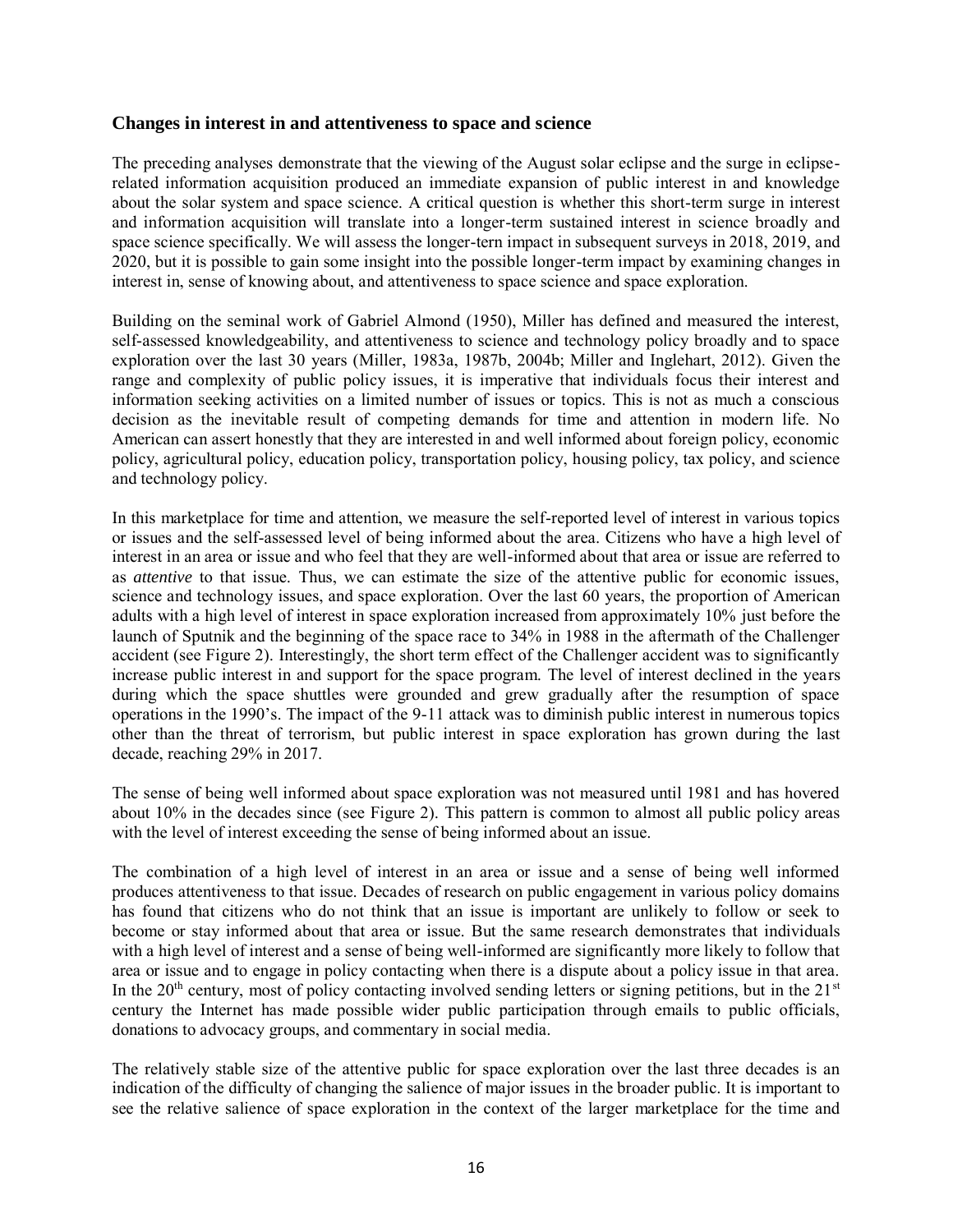attention of American adults. Life has become increasingly complex over the last century and most adults find it difficult to find enough time to do all of the things that they want to do in regard to family, work, personal health, and similar demands. Public affairs broadly must compete in a marketplace for time and attention with all of these other life factors.

Moreover, for those adults who decide to devote some time and attention to public policy issues, there is a growing range of important issues and each issue seems to have a rising threshold in terms of the amount of information or understanding required to make sense of those issues. Economic issues, foreign policy issues, educational issues, health care and policy issues, and numerous other issues all compete for the time and attention of policy interested adults. In this context, some adults will find space exploration and the space sciences to be highly salient and important, but other will find them interesting but less compelling than other pressing national problems.



**Figure 2: Public interest in, informedness about, and attentiveness to space exploration: 1957-2018.**

Data from the last four decades show that seven or eight percent of American adults are attentive to space exploration and space policy, and our 2017 survey found that 8.5% of adults were attentive to space exploration and policy in February and March of 2017 – six months prior to the total solar eclipse (see Table 12). Our follow-up survey of the same adults in November and December of 2017 found that 9.2% of adults were attentive to space exploration and policy – an increase of 1.5 million adults.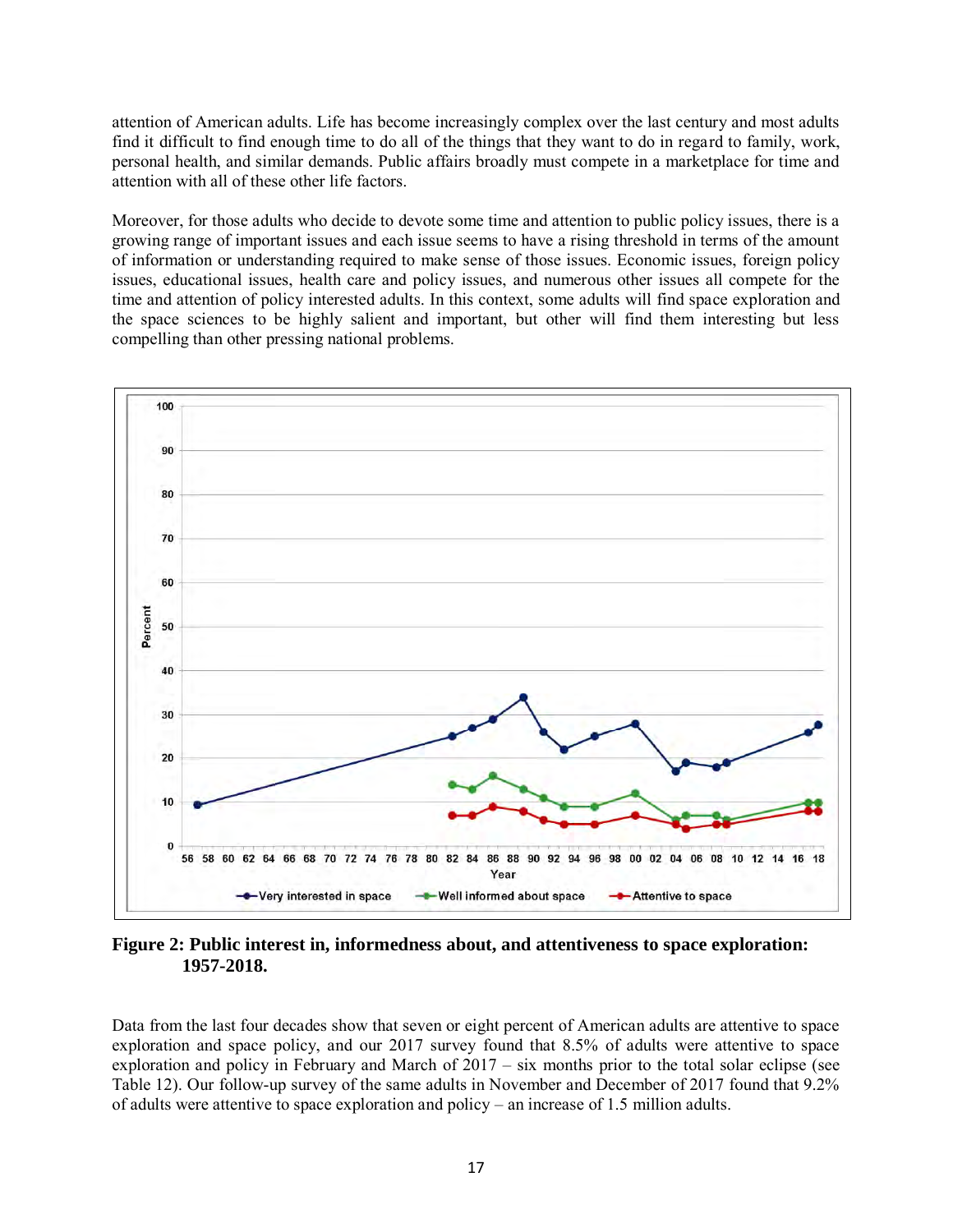This is a remarkable change that appears to be related to the experience of preparing for, watching, and following up on the total solar eclipse of 2017. In the literature on issue attentiveness, the available evidence has pointed to longer-term factors like the growth of educational attainment or an increase in the number of individuals who have taken college-level science courses as factors promoting growth in an attentive public (Miller, 1983a, 1987a). The is the first evidence of the growth of an attentive public related to the occurrence of a natural event – coupled of course with substantial outreach and educational activity before and after the event.

|                                  |               | 2017           |                |               |  |
|----------------------------------|---------------|----------------|----------------|---------------|--|
|                                  | $Pop/$ %      | <b>Feb-Mar</b> | <b>Nov-Dec</b> | <b>Change</b> |  |
| Attentive public for space       | Pop           | 20,889,873     | 22,429,336     | 1,539,463     |  |
|                                  | $\frac{0}{0}$ | $8.5\%$        | $9.2\%$        | $0.7\%$       |  |
|                                  | Pop           | 45,811,416     | 45,774,197     | $-37,219$     |  |
| Interested public for space      | $\frac{0}{0}$ | 18.7%          | 18.7%          | $0.0\%$       |  |
| <b>Residual public for space</b> | Pop           | 178, 105, 247  | 176,603,303    | $-150, 194$   |  |
|                                  | $\frac{0}{0}$ | 72.8%          | 72.1           | $-0.7%$       |  |
|                                  | Pop           | 244,806,536    | 244,806,536    |               |  |
| All U.S. adults                  | $\frac{0}{0}$ | 100.0%         | 100.0%         |               |  |

| Table 12: The Attentive Public for Space Exploration and Policy, 2017. |  |  |
|------------------------------------------------------------------------|--|--|
|                                                                        |  |  |

**The importance of the attentive public for space exploration.** The attentive public for space exploration plays an important role in the formulation of space policy when there are policy-related disputes that cannot be resolved by policy leaders. For the last six decades, space exploration has been a policy area that operates under a broad bipartisan consensus, unlike climate change that has become more of a partisan issue than a science issue (Miller, 1983a, 2004b; Miller and Inglehart, 2012).

Because members of the attentive public for space exploration follow the news and issues pertaining to space exploration, they maintain an awareness of the major relevant information sources relevant to space and turn to those sources when a policy dispute erupts. The fall 2017 Michigan Scientific Literacy Survey asked respondents how much they would trust each of several information sources on matters pertaining to the Sun or the nature of the Universe (following a set of questions about the Sun and a picture of the surface of the Sun). The results of these inquiries illustrate the importance of the attentive public for space exploration and the high level of trust citizens who are attentive to space policy have for information from NASA (see Table 13).

On a zero-to-10 scale, with 10 representing the highest level of trust an individual can hold in information from any given information source, information about the Sun and the Universe from a NASA website was ranked first in trustworthiness, with a mean score of 6.4 for all adults and 7.3 for the attentive public for space exploration. The interested public for space exploration – adults with a high level of interest in space exploration but less certain about their own level of understanding – was equally trusting of information from NASA (see Table 13).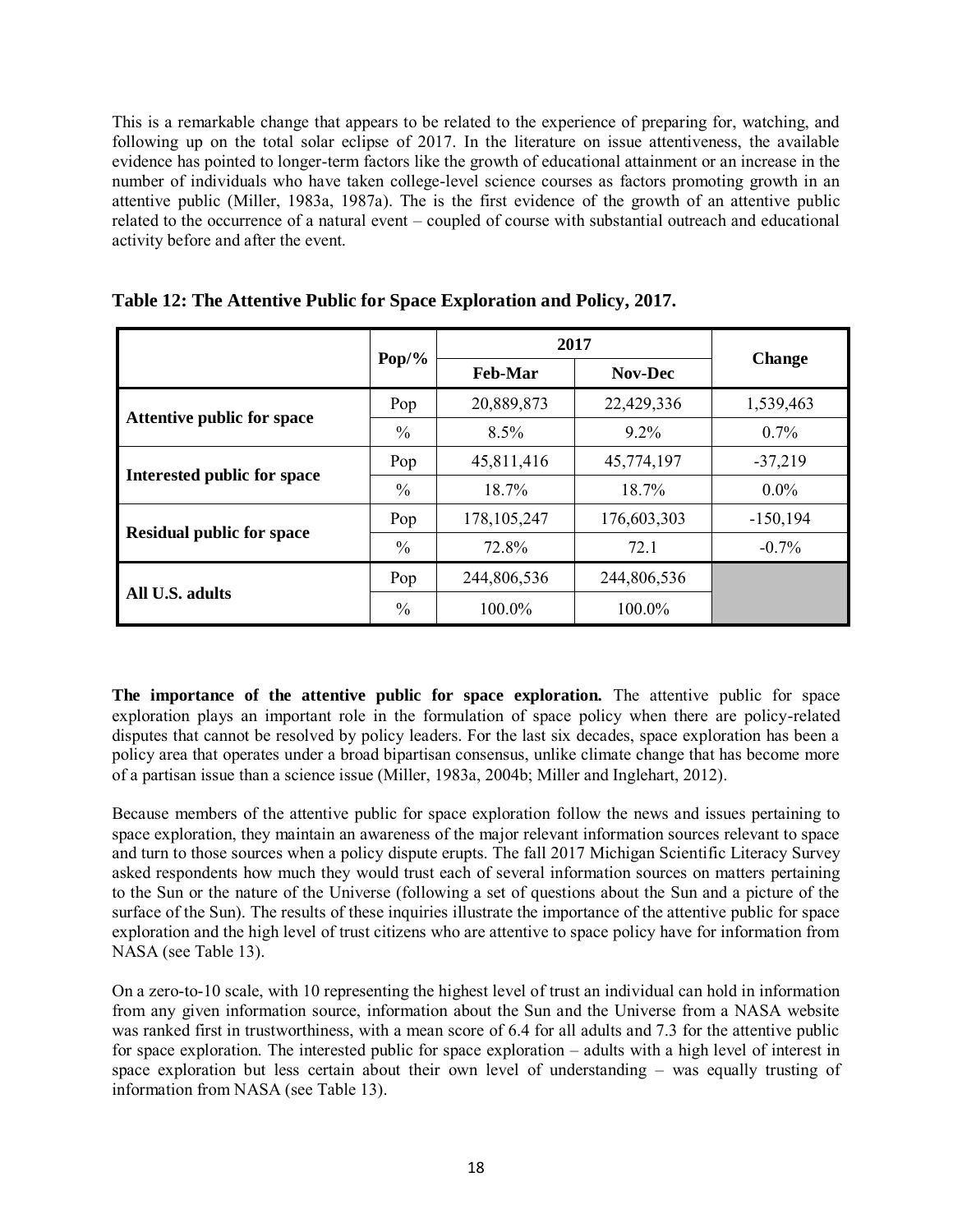Information from the National Academy of Science ranked second in trustworthiness, with a mean score of 6.0 for all adults and 7.0 for the attentive public for space exploration. NOVA and the Discovery Channel ranked third in trustworthiness, following by science museums and planetariums, and a university professor of astronomy being interviewed on television. The Weather Channel and National Public Radio also ranked high in trustworthiness.

This level of trust in information is important for any group, including scientific agencies. Policy disputes sometimes erupt without extensive prior warning and it is essential to have a reserve level of public trust. It takes time to build public trust and it is especially difficult to build in the midst of a policy dispute.

Although the growth in the attentive public for space exploration during the months prior to and following the total solar eclipse was modest in raw numbers, the expansion of this attentive public by 1.5 million citizens may prove useful to the space program in the years ahead. The Michigan Scientific Literacy Survey has monitored and will continue to monitor the size and composition of the attentive public for space exploration and report its findings each year.

|                                                                                                     | All            | Attentiveness to Space Exploration |                      |                    |  |  |
|-----------------------------------------------------------------------------------------------------|----------------|------------------------------------|----------------------|--------------------|--|--|
| Trust in information from                                                                           | <b>Adults</b>  | Attentive<br>Public                | Interested<br>Public | Residual<br>Public |  |  |
| NASA website                                                                                        | $6.4_{(07)}$   | $7.3_{(0.23)}$                     | $7.5_{(0.15)}$       | $6.0_{(0.09)}$     |  |  |
| National Academy of Science                                                                         | $6.0_{(07)}$   | $7.0_{(0.22)}$                     | 6.9(15)              | 5.6(0.09)          |  |  |
| NOVA/Discovery channels                                                                             | 5.8(0.07)      | $6.7_{(0.23)}$                     | 6.7(15)              | $5.4_{(08)}$       |  |  |
| Science museums/planetariums                                                                        | $5.7_{(07)}$   | $6.5_{(0.24)}$                     | $6.7_{(15)}$         | 5.3(0.09)          |  |  |
| Professor of astronomy on TV                                                                        | 5.3(007)       | 6.5(0.24)                          | $6.0_{(.16)}$        | $5.0_{(08)}$       |  |  |
| <b>Weather Channel</b>                                                                              | 4.7(07)        | $5.4_{(0.23)}$                     | $5.1_{(.15)}$        | $4.5_{(0.08)}$     |  |  |
| National Public Radio                                                                               | $4.4_{(07)}$   | $5.4_{(0.24)}$                     | $5.1_{(0.17)}$       | $4.1_{(0.09)}$     |  |  |
| Network TV news (ABC, NBC, )                                                                        | 4.3(07)        | 4.8(22)                            | 4.9(15)              | $4.1_{(08)}$       |  |  |
| New York Times/Wall Street J.                                                                       | $4.3_{(07)}$   | $4.9_{(0.24)}$                     | $5.1_{(0.16)}$       | $4.0_{(08)}$       |  |  |
| Cable news (CNN, MSNBC, )                                                                           | 4.2(07)        | $4.8_{(0.24)}$                     | $4.7_{(15)}$         | $4.0_{(0.08)}$     |  |  |
| Local TV news                                                                                       | 3.9(0.06)      | 4.4(22)                            | 4.3(14)              | 3.7(07)            |  |  |
| Local newspaper                                                                                     | $3.8_{(0.06)}$ | $4.5_{(.22)}$                      | 4.3(13)              | 3.5(0.07)          |  |  |
| Wikipedia                                                                                           | 3.7(06)        | 4.5(22)                            | 4.2(15)              | 3.4(07)            |  |  |
| Cable news (Fox)                                                                                    | $3.3_{(0.06)}$ | $3.9_{(0.23)}$                     | $3.4_{(0.15)}$       | $3.2_{(0.08)}$     |  |  |
| Podcast                                                                                             | 2.7(06)        | $3.3_{(0.22)}$                     | $3.1_{(0.14)}$       | 2.6(07)            |  |  |
| Religious Leader                                                                                    | 2.2(06)        | 2.4(21)                            | 2.2(14)              | 2.2(07)            |  |  |
| $N =$                                                                                               | 2,210          | 203                                | 414                  | 1,594              |  |  |
| Note: Cell entries are the mean on a zero-to-10 scale with the standard error shown in parentheses. |                |                                    |                      |                    |  |  |

**Table 13: Trust in Selected Information Sources, by Attentiveness to Space Exploration, 2017.**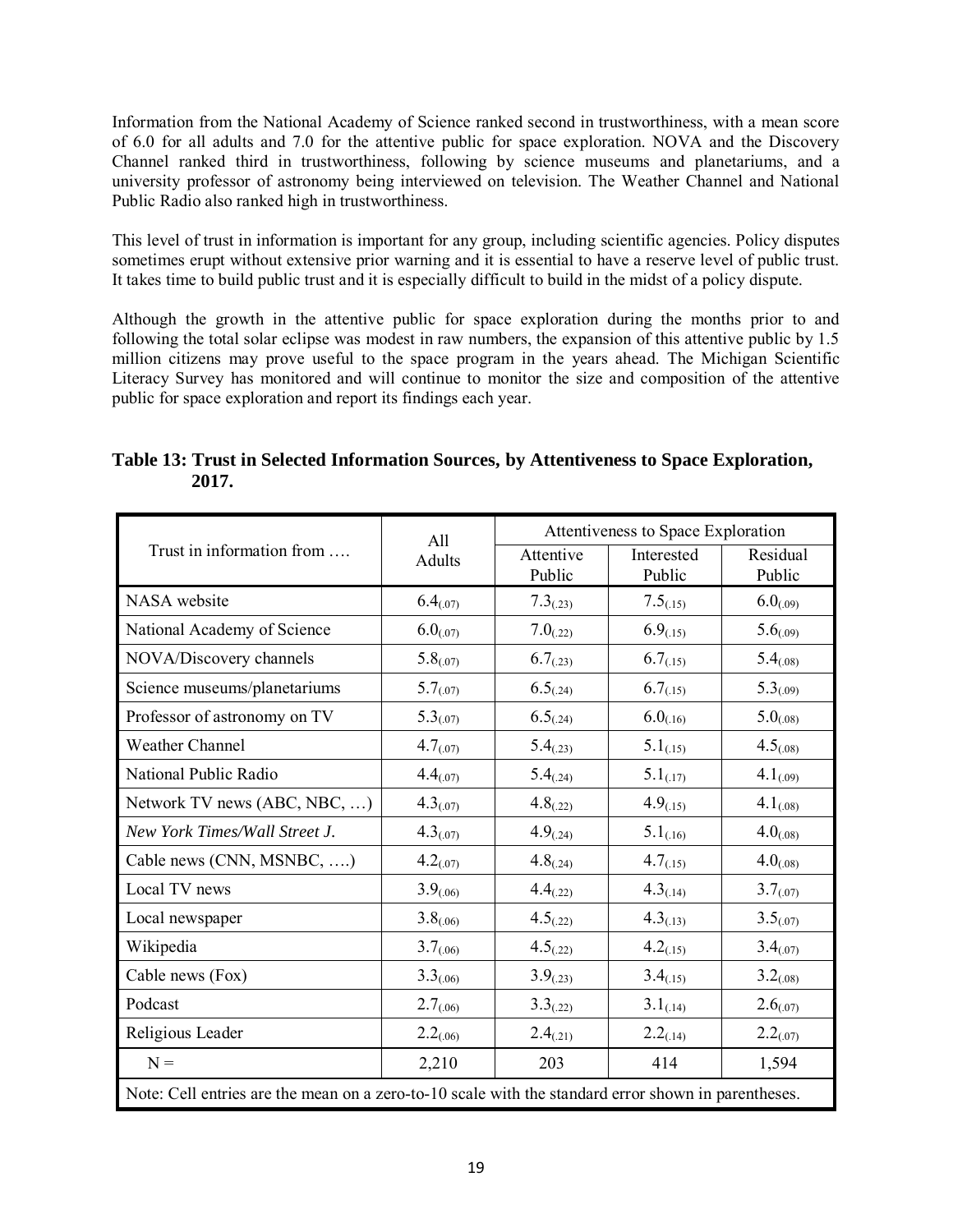### **CONCLUSIONS AND IMPLICATIONS**

The first two waves of the 2017 Michigan Scientific Literacy Study found that approximately 154 million American adults watched the total solar eclipse on August 21, 2017. An additional 61 million adults viewed the total solar eclipse on a television, computer, tablet, or smartphone screen (but not directly). This is a level of exposure that dwarfs the viewership of Super Bowl games and ranks among the most viewed events in American history.

Most of the adults who viewed the eclipse found it to be enjoyable and educational. Three-quarters of eclipse viewers obtained and used special solar viewing glasses. Most adults viewed the eclipse with friends, family, children, or co-workers. Nearly 20 million American adults traveled to a place other than their home city to improve their view of the eclipse and to increase the level of totality observed.

During the two months prior to the eclipse, millions of American adults engaged in a wide array of information seeking and acquisition activities to improve their understanding of the forthcoming event. The average American adult reported 15 information seeking activities in the months prior to the eclipse, and those adults who viewed it directly or who traveled to another location to improve their view reported even higher levels of eclipse-related information seeking prior to the event itself.

The October-November follow-up survey of these same individuals found a similar level of information seeking after the eclipse (see Table 8). This result indicates that adults seek and acquire science and space related information both before and after a major event such as the eclipse. The event itself may stimulate additional information seeking activities, building on the information obtained prior to the eclipse to expand and enhance an individual's level of understanding. It is important for educational and outreach planners to recognize that post-event (or post-visit in the case of museums, libraries, and similar informal learning facilities) learning is at least equally important and perhaps even more important to the extent that it allows individuals to integrate their experiences and form longer-term perspectives on their experience.

The results point to a significant increase in the level of the public's understanding of a total solar eclipse. At the beginning of 2017, about half of American adults were able to provide an adequate definition of a total solar eclipse, but by the end of 2017 the proportion of adults able to define a total solar eclipse jumped to 70% (see Table 9). This growth was highest among adults who viewed the eclipse in-person or electronically. Even adults who did not see the eclipse displayed some growth in understanding a total solar eclipse, undoubted reflecting the substantial media and public outreach programs of various organizations and groups.

Many communicators and educators involved in outreach expected a similar growth of understanding of related scientific constructs, but these data provide little support for that expectation. For example, the proportion of American adults able to correctly describe the relationship of the Earth and the Sun remained essentially unchanged during 2017 (see Table 10). The lesson from this finding is that adult educators and science communicators cannot assume that individuals will make a correct linkage between one scientific event and other related concepts or constructs. We must seek to communicate and explain all of the constructs we want citizens to understand.

Taken together, these results point to the potential for substantial adult science learning from natural events when there is focused programming prior to, during, and after such events. It is not sufficient to rely on media coverage, although media coverage is important. In 2017 and during the months prior to the eclipse, numerous organizations from public libraries to the Girl Scouts to museums engaged in focused and coordinated programming. These results show the potential for short-term pre-event and post-event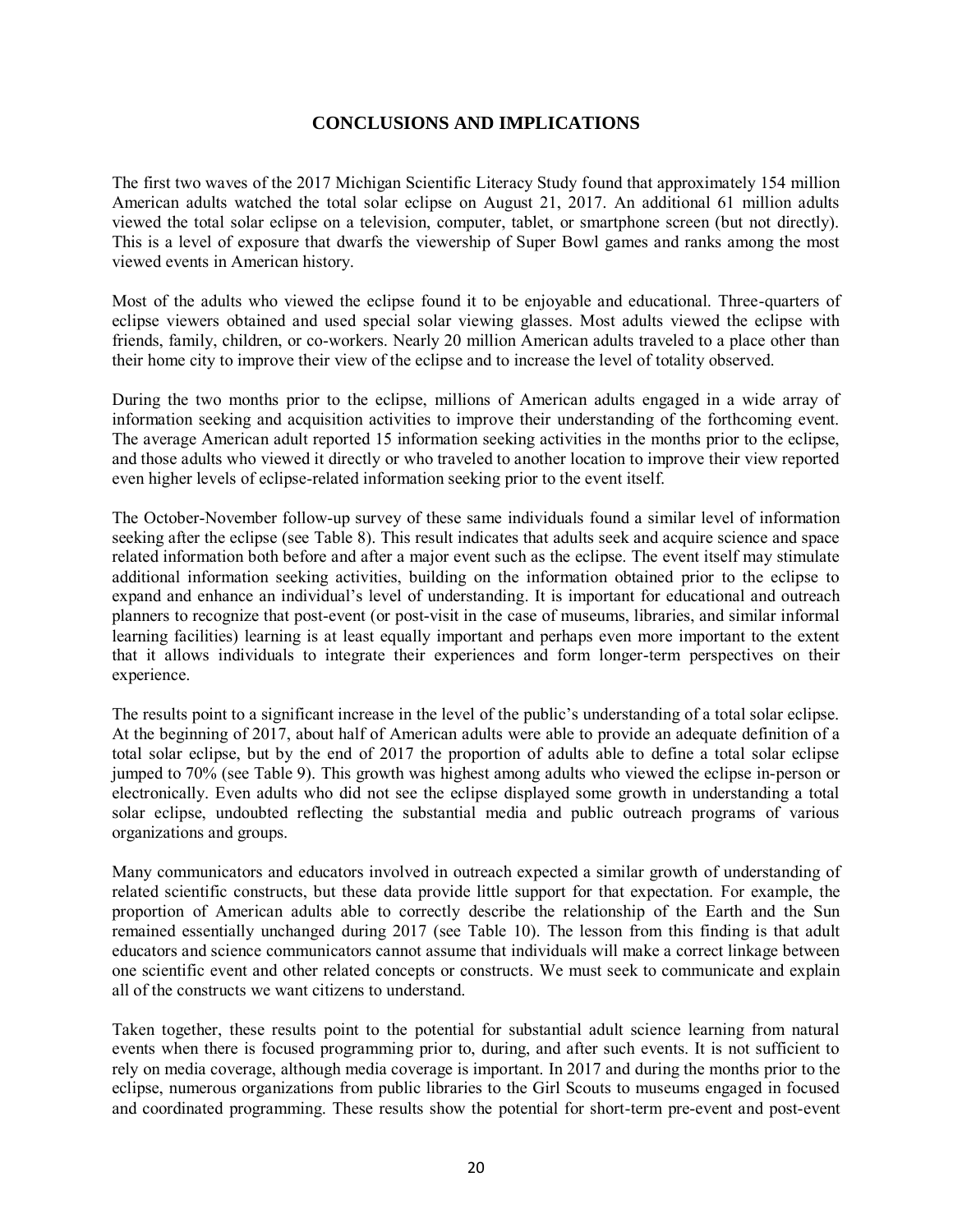outcomes. The Michigan Scientific Literacy Survey will continue to monitor public engagement with science broadly and space science specifically in the months and years ahead and we expect to be able to report on longer-term outcomes in future reports.

Although almost all of the overt programming efforts were directed to broad segments of the public, the Michigan Survey found that the eclipse experience produced a small, but significant, growth in the attentive public for space exploration. These interested citizens follow and monitor the space program and are an important part of the democratic process. The Michigan Surveys documented a growth of 1.5 million citizens attentive to space exploration.

Finally, the 2017 Michigan Surveys found a high level of public trust in information from NASA about the Sun and the Universe – the topics of much of the public information related to the August eclipse. The level of trust in NASA information was highest among citizens attentive to space policy, but it was uniformly high across all major segments of the adult population. This level of trust is important for current and future NASA information programs and needs to be carefully nurtured and advanced.

#### **References**

- Costner, Herbert L. 1965. Criteria for measures of association. *American Sociological Review* 30(3):341- 53.
- Katz, Elihu, and Lazarsfeld, Paul. 1955. *Personal Influence*. Glencoe, Ill.: Free Press.
- Miller, Jon D. 1983a. *The American People and Science Policy: The role of public attitudes in the policy process.* New York: Pergamon Press.
- Miller, Jon D. 1983b. Scientific Literacy: A Conceptual and Empirical Review. *Daedalus*, 112(2):29-48.
- Miller, Jon D. 1987a. Scientific Literacy in the United States. In, *Communicating Science to the Public*, David Evered and Maeve O'Connor (Eds.). London: Wiley. Pp. 19-40.
- Miller, Jon D. 1987b. The Challenger accident and public opinion: attitudes toward the space programme in the USA. *Space Policy*, 3:122-40.
- Miller, Jon D. 1992. From town meeting to nuclear power: The changing nature of citizenship and democracy in the United States, in A.E.D. Howard (Ed.), *The United States Constitution: Roots, Rights, and Responsibilities*. Washington: Smithsonian Institution Press.
- Miller, Jon D. 1995. Scientific Literacy for Effective Citizenship. In, *Science/Technology/Society as Reform in Science Education*, Robert E. Yager (Ed.). New York: State University Press of New York. Pp. 185-204.
- Miller, Jon D. 1998. The Measurement of Civic Scientific Literacy. *Public Understanding of Science*,  $7:1-21$ .
- Miller, Jon D. 2000. The Development of Civic Scientific Literacy in the United States. In, *Science, Technology, and Society: A Sourcebook on Research and Practice*, David D. Kumar and Daryl E. Chubin (Eds.). New York: Plenum Press. Pp. 21-47.